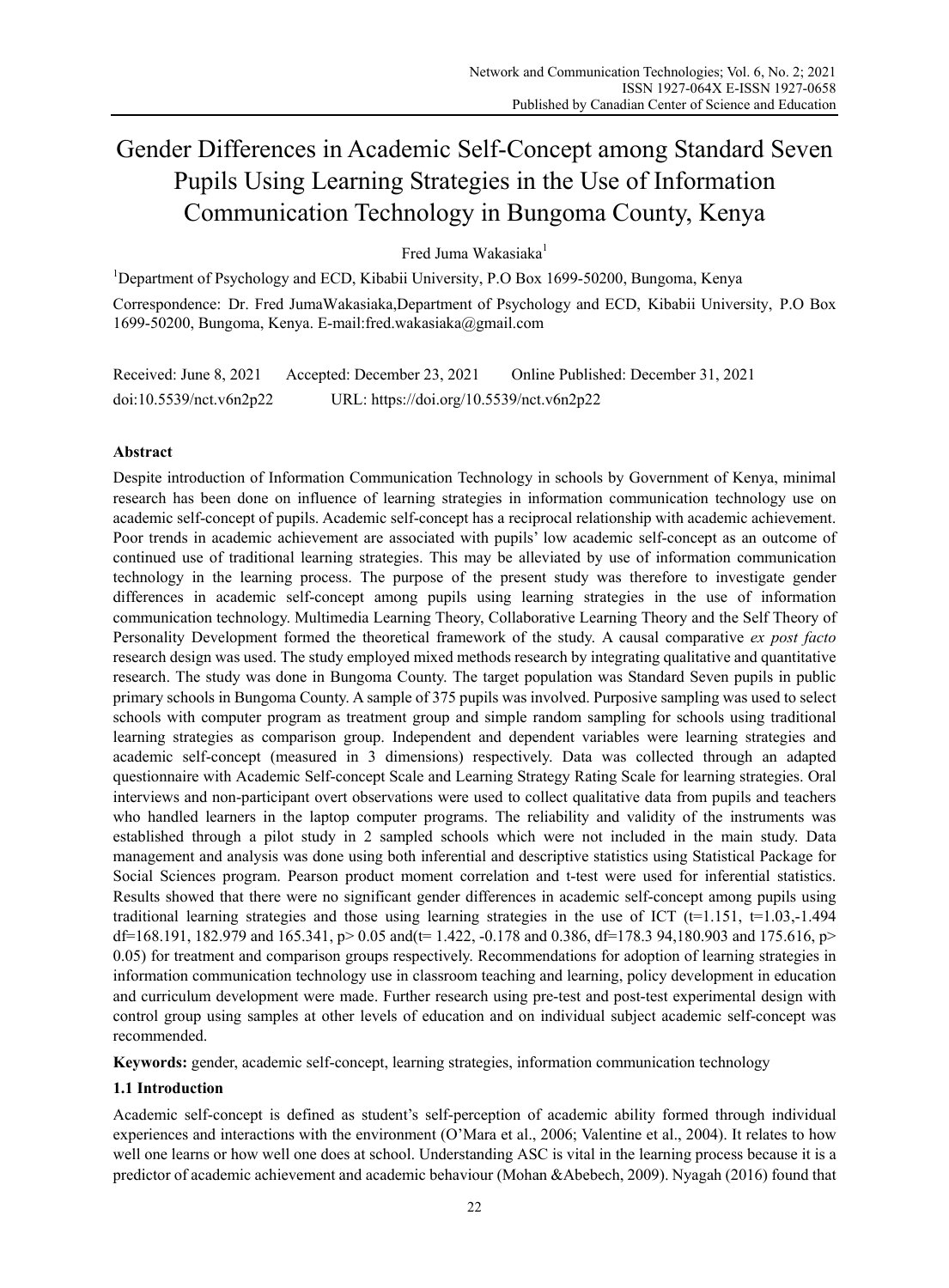ASC is a good predictor of academic achievement. Improving academic performance is the main goal of educational institutions globally. ASC can be influenced by learning strategies among other factors. Learning strategies (LS) are steps taken by learners to enhance their learning. A learning strategy is an individual's approach (organization and skills) to complete a task. All that learners do to accomplish learning tasks are LS. Utilisation of Information Communication Technology (ICT) in the learning process like use of computers has specific learning strategies that involve manipulation of the digital devices like laptops. Hong Shi (2017) found that the more learning strategies a learner uses, the more the learner feels confident, motivated and self-efficacious. The three variables are part of or related to academic self-concept (ASC). It can be detected that learning strategies can influence or be associated with changes in ASC which can be measured through academic confidence, perception of achievement and capability. Theoretically, positive ASC is a good recipe for increased academic achievement which is the ultimate goal of any learner in a learning institution. This means that learners who have positive views of their academic abilities are more likely to engage in activities that promote academic achievement. Such achievement related activities include; early preparation for tests, completing homework and actively participating in class during lessons (Valentine et al., 2004).

According to Kwena (2007), learners should be equipped with skills to enable them feel good about themselves cognitively, socially, physically and emotionally. It was observed in the same research that self-confidence and positive self-image (self-concept) helps learners make proper judgments when faced with social and academic challenges. Research on self-concept or the perceived competence also shows that among the students of the same capability, those with low-academic self-concepts are not persistent enough (Fredrick et al., 2012).

From the definition, academic self-concept is determined by individual experiences and interactions with the environment. Learning environment is a factor influencing learning and learning outcomes. Use of Information Communication Technology (ICT) like use of laptop computers or other digital devices is one of the factors in the environment that are responsible for ASC, especially for learners who hardly access computers for academic use. Use of ICT is a motivating factor to such learners, which increases academic self-efficacy. Academic self-efficacy, a component of ASC, refers to individuals' convictions that they can tackle a task or assignment successfully to some predetermined levels (Bong&Einar, 2003). In the current times, use of ICT has found a place in education, especially the use of computers in the learning process. Computer programs for classroom instruction and simulations are now available for learning institutions in various subjects in schools. Laptops and other digital learning devices are being used as learning tools.

Similarly, research suggests that enriching learning environment with ICT devices especially laptops and other digital learning devices like tablets, has positive effects (National Research Council, 2002). These positive effects will include academic achievement and academic self-concept. Such research results propelled the USA Federal Government to inject six billion dollars in educational technology to obtain high academic achievement in the years 2003 and 2004 (Johnson, 2004).This government recognized the potential of educational technology to enhance learning outcomes. A technologically-rich learning environment influence academic self-concept of learners. Continued research on how learners use the mobile technology like use of laptops and their effect on learning outcomes like academic self-concept is necessary.

Learners use computers like laptops in various ways. Some gain confidence or are motivated when working alone on the computer (individual-child learning strategy), others are motivated when they work with fellow learners (child-to-child learning strategy), while others gain confidence when working with a teacher around them (child-teacher learning strategy). These are learning strategies used by learners with ICT tools. The present study considered the influence of learning strategies in ICT use on academic self-concept among pupils in primary schools. Their academic self-concept was studied comparatively with those using traditional learning strategies where there no laptops or ICT in class.

Bick (2005) found that learners who made use of ICT tools like laptops as learning devices were found to think at higher levels, work together more and become much more involved in the learning process. This depicts increased academic confidence which is a component of academic self-concept. Working together in class means collaboration during the learning process, which is a child-to-child (CTC) learning strategy. Involvement in the learning process includes engagement with tutors and individual learning which is a description of child-teacher learning strategies and individual learner learning strategies. While this research was done in the USA, similar research could be done in other areas like Kenya, where the present study considered as the locale, to test the same influence of learning strategies in ICT use on academic self-concept of pupils.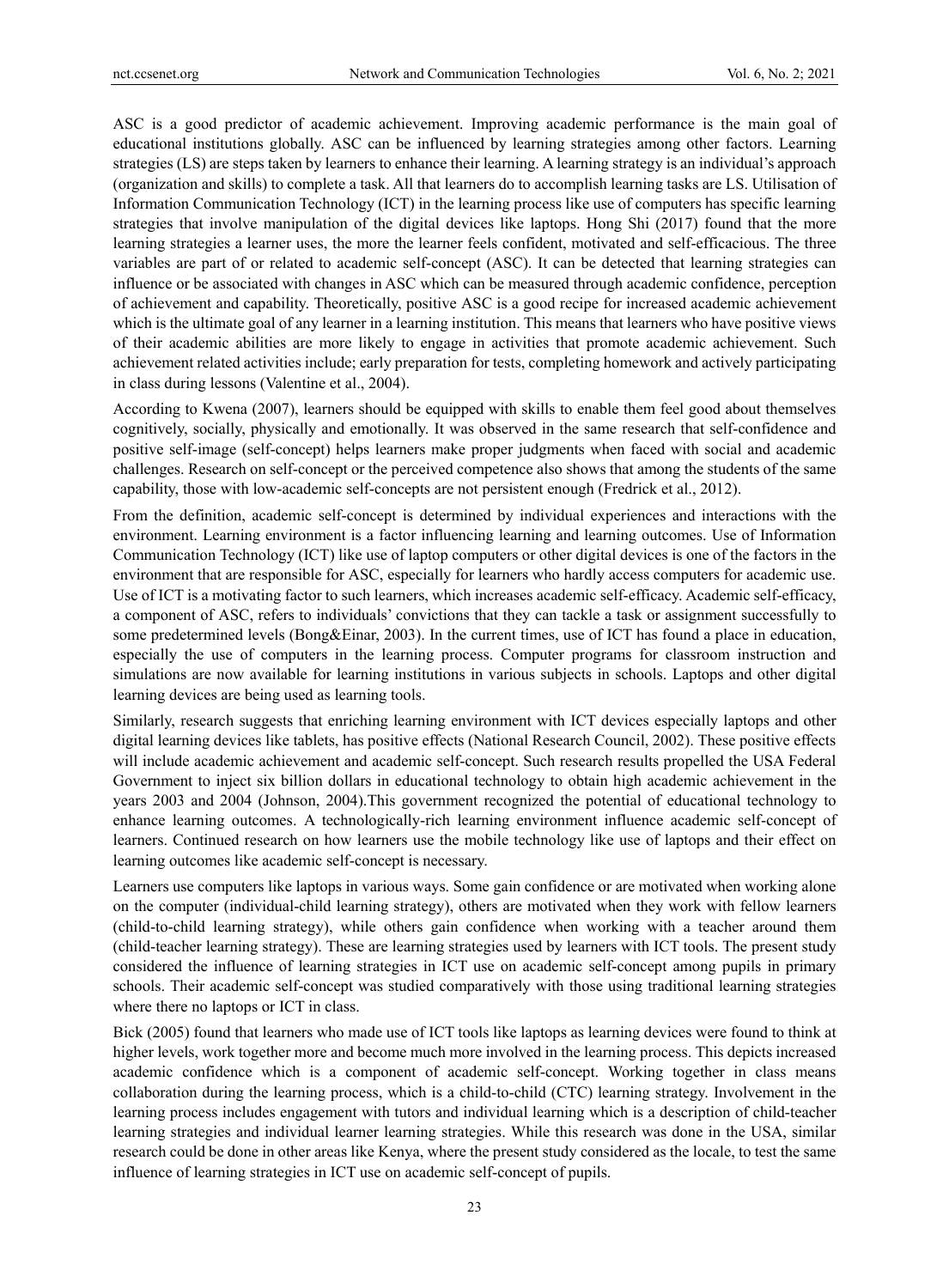One Laptop Per Child program was launched to support children in learning around the world especially those from developing countries. This program developed cheaper laptops that has enabled thousands of learners especially those from developing countries to access technology for learning. The program has greatly promoted the learning process (Warschauer, Shelia,& Cotton, 2012). Based on this approach, the present study considered the influence of use of such laptops as an ICT tool on pupil's academic self-concept.

The child-teacher, child-to-child and individual-child learning strategies are exposed in constructivist approach. This approach basically involves teachers inviting learners' questions and ideas, welcoming and motivating them to take initiative. In this constructivist approach, students are encouraged to take leadership, seek information and present ideas. Teachers in this approach, align their teaching pedagogies with students' background, aspirations and needs. This depicts a child-teacher learning strategy which the present study has considered.

Other principles of constructivism include; instructors using printed information and subject experts, encouraging learners to and inviting student questions and answers. This depicts the child-teacher learning strategy which was considered in the present study. Learning outcomes such as ASC as manifestation of learning are studied in the process.

Similarly, the relationship of such kind of approach to learning with academic self-concept of learners can be considered for further investigation in different populations. OLPC principles of connectivity and saturation are in line with constructivism and OLPC interest of technologically driven change. If all children have these tools in their hands and they can communicate with one another, ICT organizations project a massive shift in skills, competencies, creativity and innovations among population in a short while. When learners are given time to interact with ICT devices, child-to-child, child-teacher or individual learning strategies are involved, that calls for further inquiry.

Kenya and Rwanda have partly adopted computer programs in schools. Rwanda has deployed over 110,000 laptops to over 400 primary schools. OLPC Kenya includes a number of small deployment communities including Asilong in West Pokot, Kibwezi, Mombasa-North, Nairobi, Bungoma and East-Coast project near Lamu (OLPC Rwanda, 2012).

Areepattamanni and Freeman (2008) posit that academic self-concept has the greatest potential of being directly influenced by the regular class room teacher and should therefore be of main concern. The interaction between the teacher and the learner is a factor that influences ASC and it is also a learning strategy used by learners in the learning process. The present study investigated influence of learning strategies in the use of ICT on pupils' on ASC.

One of the learning strategies considered in the present study is child-teacher learning whose influence on ASC was investigated. A high academic self-concept influences academic behaviours and choices, educational ambitions and the consequent academic achievement (Marsh, 2002). Parents and teachers are therefore charged with the responsibility of building the learners self-concept irrespective of their academic abilities by acknowledging each learner's positive aspects. Identification and development of talent in whichever area the child is strong in, builds a positive self-image for academically weak learners. The classroom teacher therefore, has a greater role to play in ensuring that each individual learner's confidence is elevated by raising his/her academic self-concept. This child-teacher interaction and its influence on ASC were considered in this study.

The use of computers or ICT tools provides a rich environment for learning. Researchers like Trautwein, Lüdtke, Kastens, &Koller (2006) found that learners with higher ASC were likely to choose more sophisticated learning or educational environments and show greater effort in dealing with learning tasks which may lead to students' overall satisfaction. These learning outcomes are due to academic confidence which is a component of academic self-concept. Direct relationship between the learning strategies and academic self-concept can be investigated in a different locale just like is the case in the present study.

Ilomaki (2008) in a study on effects of ICT on school; teachers' and students' perspectives found that learning projects became student-centered and many of the ICT-based innovations involved multidisciplinary and collaborative projects. The teacher's role changed from that of primary source of information to one who creates structure and provides advice for students, monitors their progress, assesses their accomplishments, and works as a coach. This has a lot of influence on learning outcomes like ASC. That is child-teacher learning strategy in the use computer or ICT that was investigated in the present study. In the same study, students' role changed, they were engaged in general and/or online inquiry, and in productive learning which developed their sense of capability and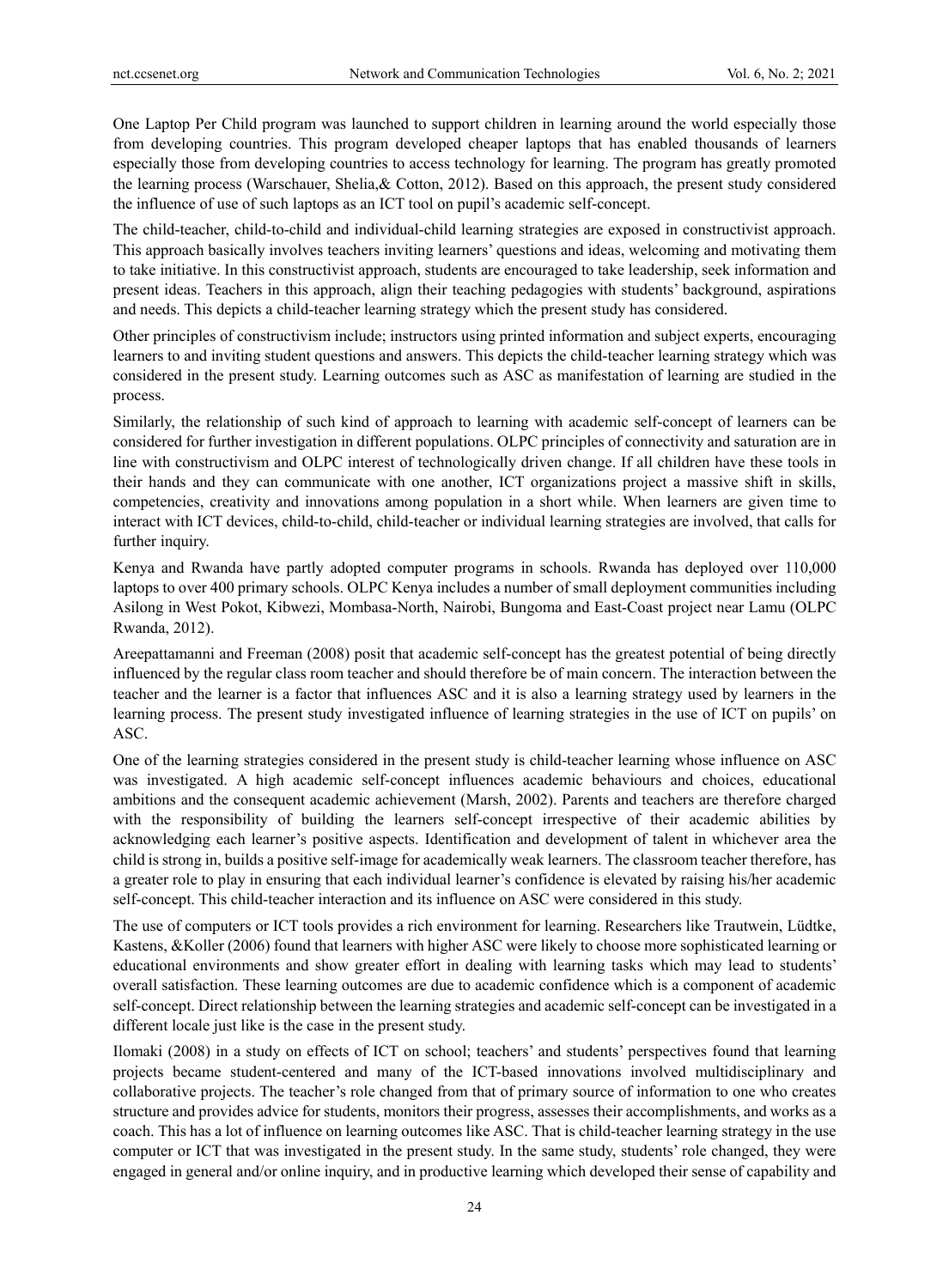collective cognitive responsibility (Lakkala et al., 2007). The nature of the teacher's role has impact on the student's role and students learning outcomes which includes academic self-concept.

McInerney, Rebecca, Magdalena and Amy (2012) found that academic self-concept, learning strategies, and academic achievement have reciprocal relationships with each other among high school students. The study did not include the use of ICT tools like laptops. The current study focused on the influence of learning strategies on academic self-concept in the use of laptops as ICT tools.

In Kenya, Computer For Schools Kenya (CFSK) sourced over 120,000 personal computers that have were deployed in over 8,500 Public Secondary and Primary Schools, Technical Training Institutes, Teacher Training Colleges, Medical Training Centres and several Universities (CFSK, 2014). Little research has been done on the influence of the use these computers through learning strategies used by learners on the academic self-concept.

Odera (2011) found that in suburban schools in Kenyan secondary schools, the use of computers have really increased students desire to learn. They are very motivated and this enables them to learn and understand difficult science topics. Motivated learners show a positive effect of use of ICT on ASC of learners. While this study was done among secondary school students, the current study focused on primary school pupils in Standard Seven, specifically in Bungoma West Sub-county. The study by Odera (2011) did not also focus on specific influence of learning strategies in the use of the computers on academic self-concept, which is the main focus of the present research.

In Bungoma County, some public primary schools in Bungoma West sub-county, pupils in Standard Five, Six, and Seven have been using laptops as a learning tool since the year 2011. The schools in conjunction with One Laptop Per Child (OLPC) Foundation had laptop program for school. Laptops were availed in schools, Teachers were trained to teach and help learners to access and use the digital devices. Pupils access and use laptops to supplement and complement the available teaching and learning aids to enhance learning. Formal curriculum activities from Kenya Institute of Curriculum Development in the various subjects were installed on the laptops for access and use by the pupils. The current research considered influence of learning strategies in the use of these laptops on Standard seven pupils' academic self-concept. Rural primary schools in Bungoma County are a representative of such schools in other counties in Kenya. Most primary schools in rural areas in Kenya have not infused ICT in the learning process sticking on traditional learning strategies. Majority of these schools perform dismally as is the case in Bungoma West Sub-county. For comparability, it is good to note that, all pupils or students in a particular level of education in Kenya go through the same curriculum and teachers who are the main curriculum implementers have undergone a similar training. With the laptop program in the schools, research on learning strategies in the use of laptops or ICT tool and their influence on pupils' ASC may be beneficial to stakeholders in Education.

Bungoma West Sub-county has witnessed dismal academic performance in Kenya Certificate of Primary Education (KCPE) for many years despite efforts made by stake holders to alleviate the situation. This dismal performance is associated with low ASC among other factors. KCPE mean scores for the Sub-county for previous five years when the study was done are: 230.28 in 2010, 230.78 in 2011, 238.18 in 2012, 239 in 2013 and 233 in 2014 out of a of total 500 marks (DEO, Bungoma West Sub-county Office).This is an average of 234.248 which is way below average. Knowledge on ASC and learning strategies as considered by the present study may contribute to necessary adjustments in the learning process for better academic performance.

## *1.2 Statement of the Problem*

Low Academic self-concept of pupils in Bungoma West Sub-county is associated with poor performance of primary schools in Kenya Certificate of Primary Examination (KCPE) in Bungoma West Sub-County witnessed over time. Other indicators of low academic self-concept in the Sub-County apart from academic performance are: absenteeism, high dropout rates, repetitions, poor retention, poor transition and low completion rates (Bungoma West Sub-county Education Office). This low academic self-concept of for both boys and girls is also associated with continued use of traditional learning strategies (where there is lack of or minimal use of ICT) by learners. According to Nyaga (2016) academic self-concept is a predictor of academic achievement among boys and girls in school. Similarly, Guay, Ratelle, Roy and Litalien (2010) reported that students perceiving themselves as academically competent obtained higher grades because their academic self-concept led them to be automatically motivated in school. Based on this studies, improving academic self-concept will have commensurate improvement in academic performance. Use of ICT digital devices is motivating factor that can influence ASC.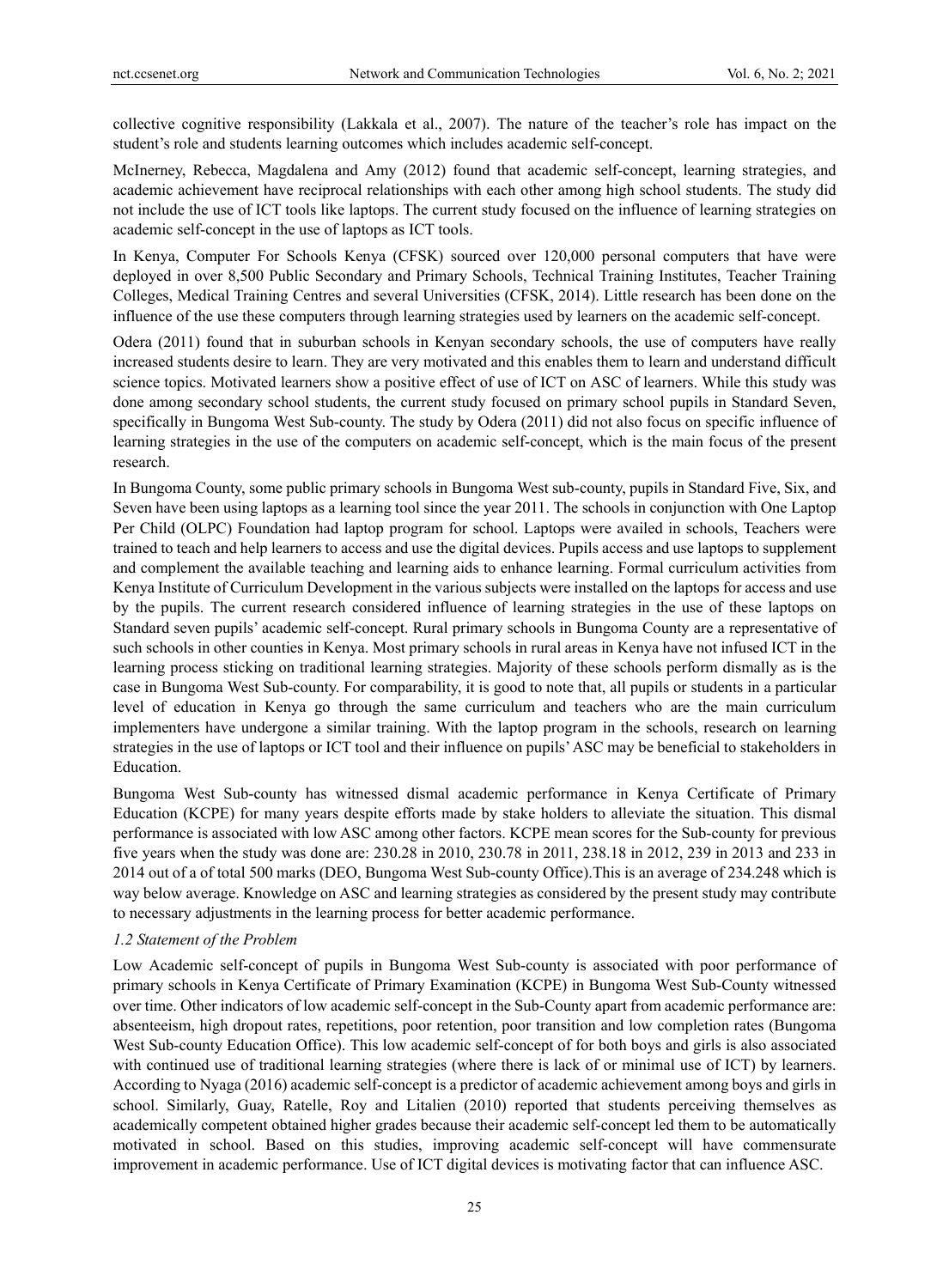As the world advances technologically, some areas like Bungoma West Sub-County lag behind in the use of ICT in the learning process. The Sub-county rural public primary schools are a representative of majority of such schools in the rest of Bungoma County and Kenya as a whole. The schools hardly access ICT devices like laptops for use in the learning process. The continued use of traditional learning strategies in the Sub-County is associated with pupils' low academic self-concept among primary school pupils which is reflected in low academic performance among other indicators. Pupils with low academic self-concept lack the motivation to work hard and excel in academic work. This will mean most pupils will not do well in examinations and secure chances in good secondary schools or miss out completely.

Pupils also experience psychological disturbance and low self-esteem due to the poor results they get every year. It was hypothesized that use of ICT like laptops in the learning process will lift the low academic self-concept among pupils in the Sub-county. This will help them strive to excel in class.

More research is required to focus on the influence of use of ICT in the learning process on the academic self-concept of the learners. Therefore this study intends to find out the influence of learning strategies in ICT use on academic self-concept among Standard Seven primary school pupils in Bungoma West Sub-county. Knowledge from the study may help stakeholders in Education to make necessary adjustments in content delivery in the Sub-county for better results in academic performance and finally improved competitiveness in national examinations.

The purpose of the study was find out gender differences in academic self-concept among Standard Seven pupils using learning strategies in the use of ICT in Bungoma County. The study therefore sought to find out if there were gender differences in ASC after use of learning strategies in ICT.

 Objective of the study were to test if there are any gender differences in academic self-concept among pupils using traditional learning strategies (comparison group) and those using learning strategies in the use of ICT (treatment group).

#### *1.3 Theoretical and Conceptual Framework*

Three theories guided the study. Cognitive Theory of Multimedia Learning by Richard Mayer. It is based on a principle known as the "multimedia principle" which states that people learn more deeply from words and pictures than from words alone (Mayer, 2001). Collaborative Learningwhich explains situations where two or more individuals attempt to learn or learn together. The third theory was Self Theory by Carl Rogers (1959) and other humanistic theorists. According to this Self Theory, a person's concept of self comprises of four inter-related self-perceptions: the perceived self, the ideal self, one's self esteem and a set of social identities. Each of the elements plays a critical role in energizing, directing, and sustaining an individual's organizational behaviour.

#### **Conceptual Framework**

The conceptual framework showing the relationship between variables can be visualized diagrammatically as shown in Figure 1 below.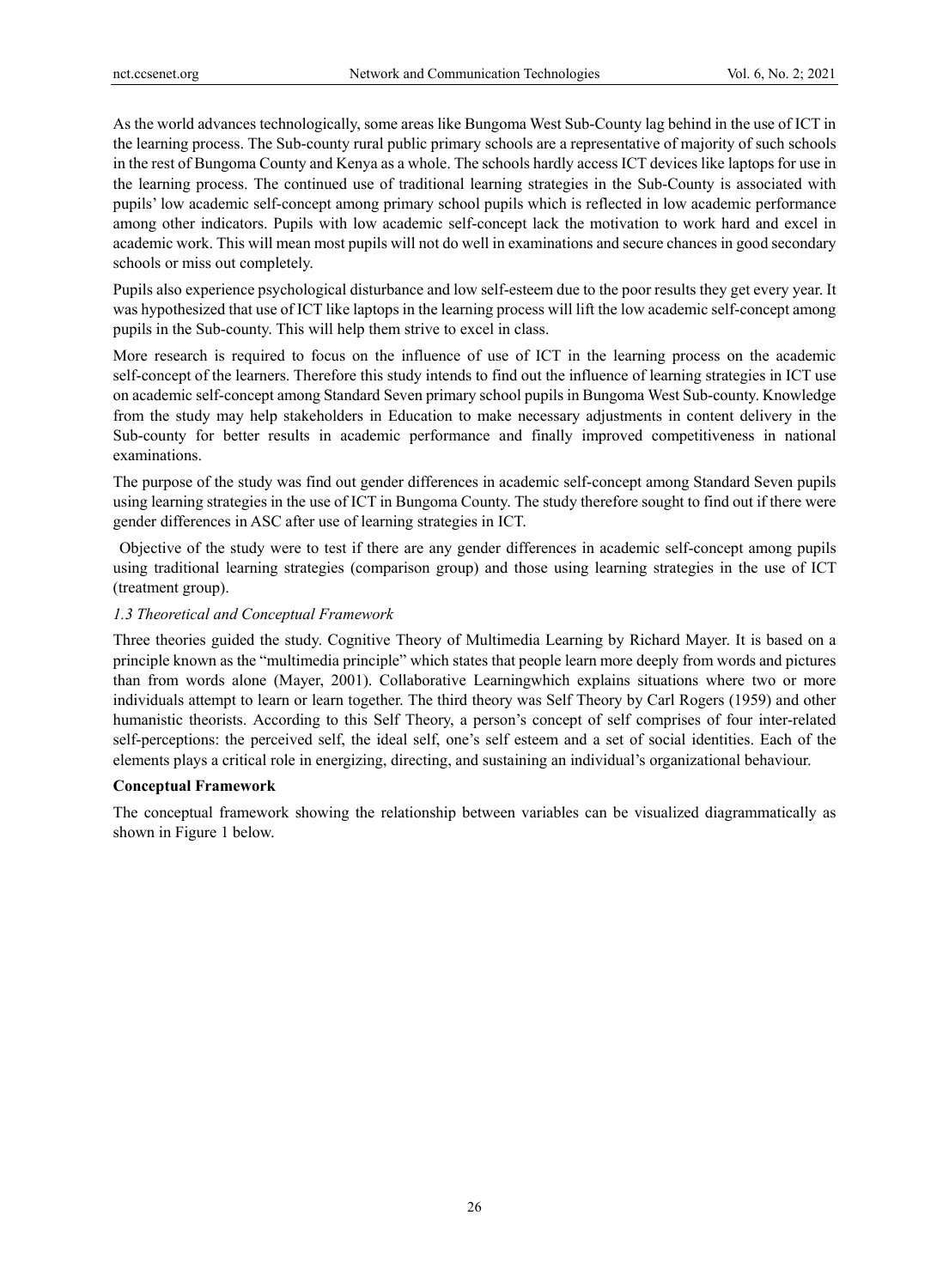

Figure 1. Relationship model of learning strategies and academic self-concept

Figure 1 presents study variables and the anticipated relationships. Learning strategies in the use of ICT (child-to-child, child-teacher and individual-child) and traditional learning strategies used by learners have been identified as independent variables. Academic self-concept is the outcome or dependent variable. Gender may also cause influence on the academic self-concept and is a mediator variable between learning strategies and the academic self-concept. Girls and boys may differ significantly in the use of ICT and therefore have different levels of influence on their academic self-concept.

## *1.4 Review of Related Literature*

#### **Gender differences in ASC among comparison and treatment groups**

Lippa (2005) posited that gender differences do not take place in a vacuum but they happen in a social context. Different social and educational contexts may presuppose different gender relations and roles. Considering that most studies on gender differences have been conducted in industrialized countries, one cannot assume the validity of their findings in culturally diverse communities. An investigation of gender differences in ASC in a specific culture can bring out more understanding of the concept like in the present study. Students' academic behaviour and achievement are known to be associated with their motivation and self-concept (Craven, Marsh & Burnett, 2003; Marsh & Craven 2006; McInerney& Ali, 2006).

A study by Jansen, Schroeders and Ludtke (2014) investigated how ASC was linked to academic achievement and gender differences. Data was analyzed from self-concept measures, grades and standardized achievement tests using structural equation modeling. The sample comprised of 6,036 German 10th graders offering three science subjects- biology, chemistry and physics. Among others the results indicated that; (a) the associations between the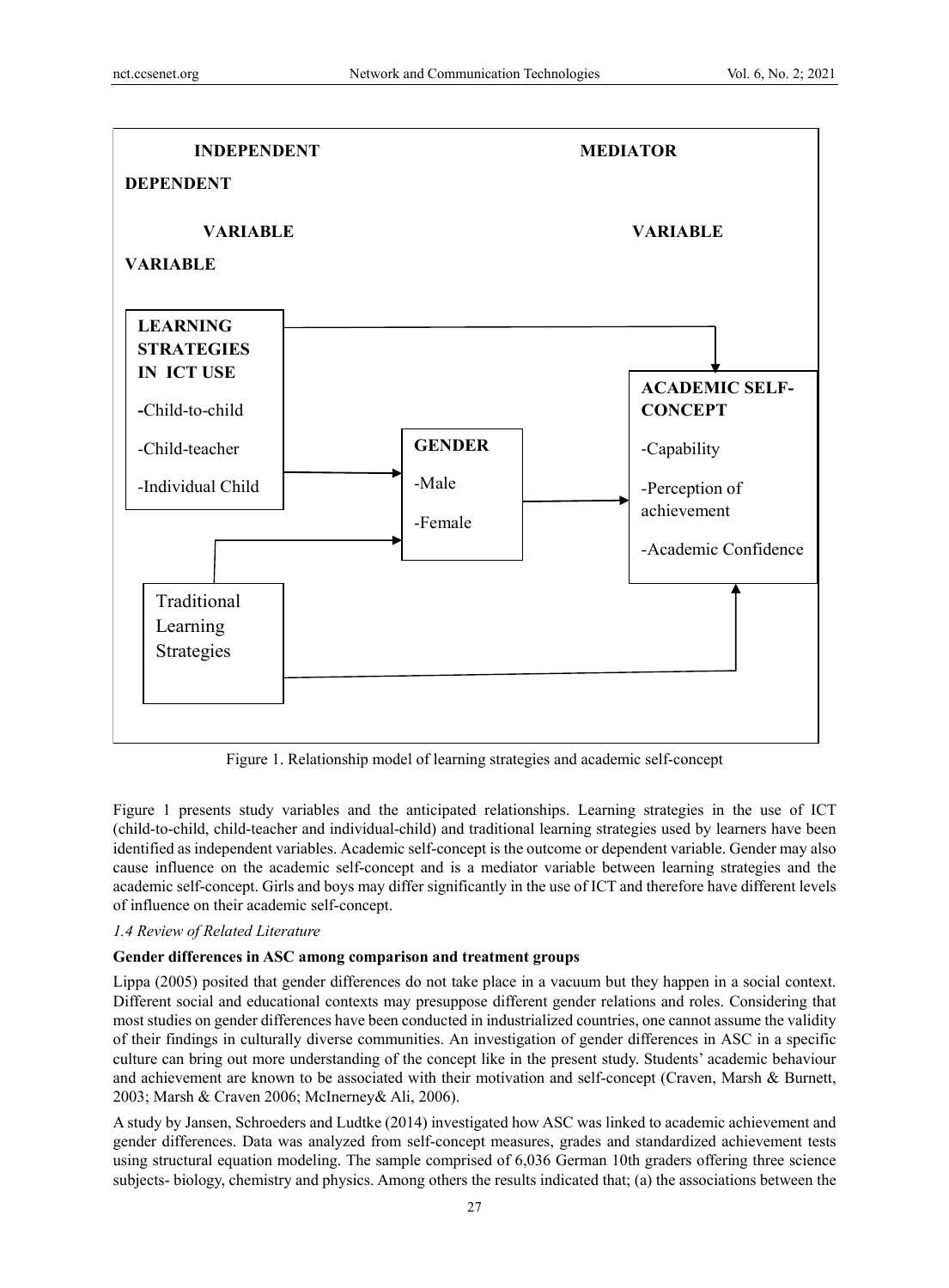self-concept and achievement are substantial and subject specific and (b) female students possess an inferior academic self-concept in chemistry and physics. In current investigation, the researcher sought to test the gender differences in ASC in the context of ICT and traditional learning strategies in a culture specific environment, in one grade level (Standard Seven).

Le Grant (2016) investigated gender differences in academic self-concept and achievement in Maths and Reading among elementary school-aged students. The researcher examined within group and between group differences in ASC among boys and girls. The study used archival data of 104 students in the third through the sixth grades, enrolled in a rural elementary school in Arizona. Approximately half of participants were male and half were female.

Data were collected via file reviews for gender, demographic, and Terra Nova reading and math achievement scores. Survey research procedures were also utilized via questionnaires to collect self-concept data, using math and reading composite self-concept variables from the Self-Description Questionnaire, developed by Marsh (1990). Bivariate and multivariate statistical procedures were used within a correlational design, with *t* test, repeated-measures ANOVA (RM-ANOVA), and hierarchical multiple regression analysis (MRA) procedures.

Results of dependent-samples *t* tests demonstrated no significant differences in math and reading self-concepts or achievement scores for boys. Among girls, the only significant mean-level difference was found in higher reported reading self-concept scores, than math self-concept scores. Girls did not, however, exhibit significantly higher reading than math achievement scores. Results of RM-ANOVA procedures revealed no significant differences between boys and girls in the domains of reading and math achievement. Similarly, no significant differences were obtained between boys and girls in either domain (math or reading) of self-concept. This study is a suitable review for the current study since ASC is the research variable as well as gender differences being examined. The two variables were investigated in the current study. Data analysis methods used in this study like t-test and ANOVA were also used in the current study as well as data collection instruments and methods i.e use of self-description questionnaires and interviews.

A study by Yeung (2011) posited that students' self-concept and effort in school work had a significant influence on essential academic outcomes, though self-concept and effort may decline as students grow up. His research examined the potential differences between boys and girls in primary and secondary schools using a multi-cultural Australian sample of 3rd to 11th graders in Sydney. Participants from 16 schools (N=2,200) rated themselves on academic self-concept and effort in school work.

Confirmatory factor analysis and repeated-measures of ANOVA found that: a) for all 42 variables, scores were lower for higher graders; b) boys were lower in effort; c) for effort, gender differences favouring girls in primary became negligible in higher secondary education and d) differences between primary and secondary tended to be greater for girls. This being a longitudinal study involving comparison between primary and secondary school students in a developed country, there was need to conduct a one day study using only class 8 pupils in non-formal primary schools.

 In Africa, Musa and Bakari (2013) studied the relationship between academic self-concept and academic achievement in which gender differences in ASC were investigated among Junior High School students in Ghana, both in rural and urban schools. The sample comprised of 756 male and 714 female Junior High School students, randomly sampled from 24 schools using stratified sampling. Two research instruments were used namely, achievement tests and academic self-concept questionnaire consisting five-point Likert scale with a Cronbach Alpha reliability coefficient of 0.80. Pearson product moment correlation coefficient and t-test were used in data analysis.

Results showed that there were no statistically significant differences in ASC between male and female students. There were also no statistically significant differences in ASC between students from rural and urban schools. The study adopted a correlational ex post facto research design. The current study adopted a similar study but with a criterion group resulting into causal comparative design. Data analysis methods used this review; t-test and Pearson product moment correlation coefficient were also suitable for the current study. There were no laptops or computers used in the learning process, it is therefore assumed that that learners used traditional learning strategies only. Sample size was a little larger than for the current study. While the study was done in Junior elementary High schools, the current study was done in senior primary schools in a rural area setting.

In Kenya, Were, Indoshi and Yalo (2010) investigated gender differences in self-concept and academic achievement among the visually impaired pupils in Maseno in Western Kenya. The study variable measured included general, ASC and subject specific self-concept. Stratified random sampling technique was used to draw a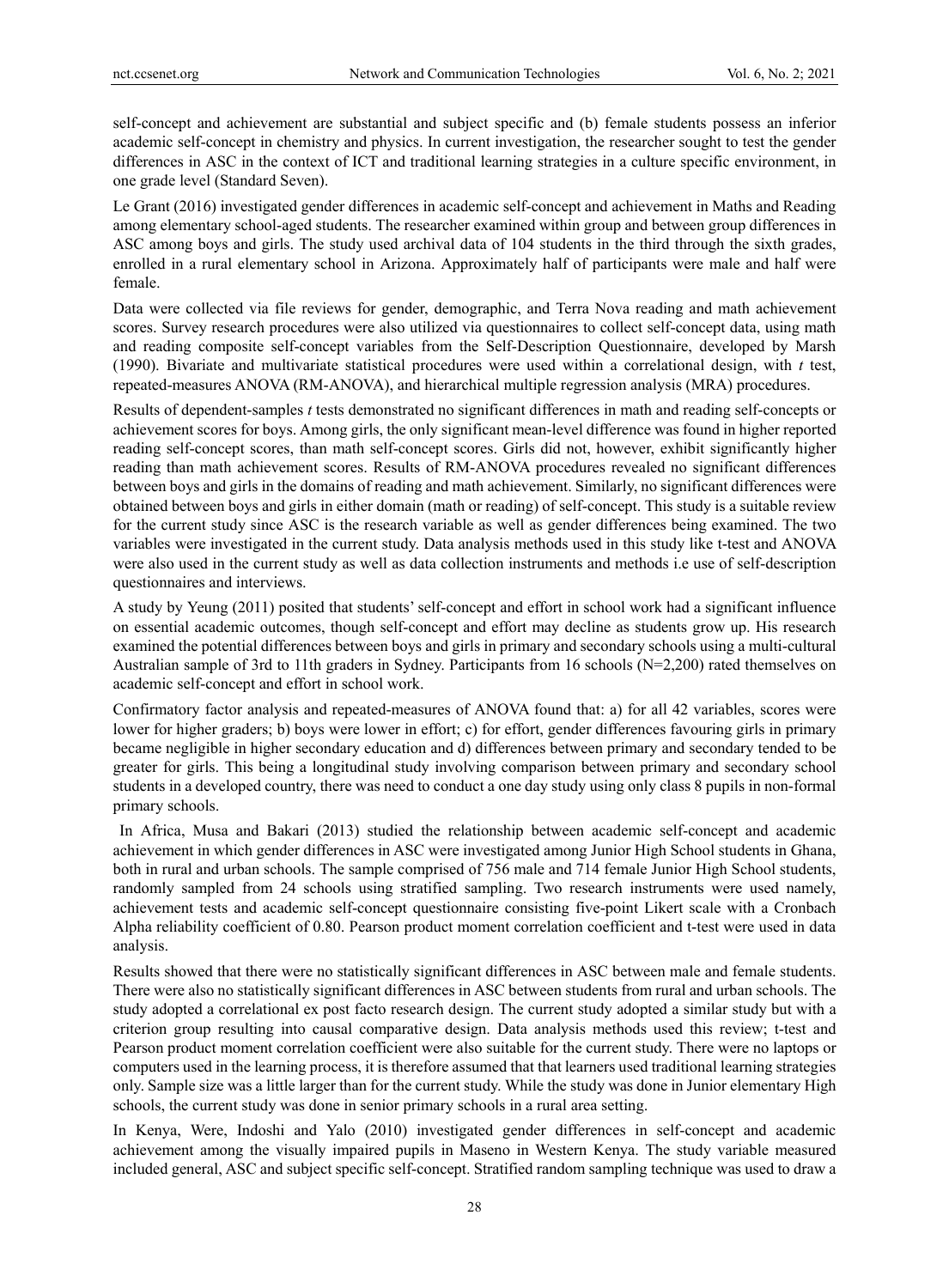sample of 262 respondents (152 males and 110 females). It included 152 in special schools, 82 in integrated programmes and 28 in inclusive programmes. Analysis of Variance (ANOVA) was used to analyze data at  $\leq 0.05$ level of significance. The t-test was used to establish gender differences. The study found out that that there were gender differences in self-concept and academic achievement among visually impaired pupils in Kenya. Females performed better in self-concept as compared to males with a mean of 56. 40 (SD=4.64) while the males score was 54.43 (SD=4.51). The study did not consider academic self concept which this study focused on.

In academic achievement the females still performed better than the males. The mean achievement for the females was 60.86% 46 while the male was 57. 85%. The study also confirms that there is a positive direct relationship Since boys exhibited lower self-concepts, the study therefore recommends an early intervention through counseling with the view of helping them to accept their disability. Since this was done without application of ICT, traditional learning strategies were used in the learning process. The same variables could be tested when ICT is introduced in the context.

## **2. Methodology**

A causal comparative research design was employed. It is a form of *ex post facto* design apart from correlation type to investigate cause-effect relationship where manipulation of variables is not permitted (Shadish&Cambell, 2002). Standard Seven pupils from primary schools that were using learning strategies in the use of ICT in Bungoma West Sub-county constituted the treatment group and the comparison group was pupils from primary schools in the same locality who didn't have the laptop program. Learning strategy was the independent variable (IV) while learner's academic self-concept was considered as the dependent variable (DV). The study was carried out in Bungoma West Sub-County in Bungoma County, Kenya. The target population in the study was Standard Seven pupils in public primary schools in Bungoma County. Therefore the population was approximately 5600 pupils. Purposive sampling to select Sub-county and simple random sampling for selecting respondents techniques were used. A sample size of 375 pupils were selected through the process of simple random sampling.189 pupils came from four schools taking part in the OLPC project and 186 pupils from four schools not covered by the project from the same Sub-county, one school from each group had been involved in the pilot study (Table 1).

|  |  | Table 1. Sample Size |
|--|--|----------------------|
|--|--|----------------------|

| Population type              | Target pop. | Sample | <b>Boys</b> | Girls |
|------------------------------|-------------|--------|-------------|-------|
| Treatment Group (4 schools)  | 2812        | 189    | 93          | 96    |
| Comparison Group (4 schools) | 2750        | 186    | 93          | 93    |
| Total (8 schools)            | 5562        | 375    | 186         | 189   |

*Source: Bungoma West Sub-County Education Office* 

The main research instrument used in the study was a questionnaire with Academic Self-Concept Scale (ASCS) which was adapted to suit the study. Learning strategies were measured by Learning Strategy Rating Scale (LSRS). Structured interview and observation guides were used to collect qualitative data from teachers and students in the treatment group. Before the main study, the researcher did a pilot study. Two schools were involved; one from the control and another from treatment group. 30 pupils from each school were selected randomly to take part in the pilot study. Content and construct validities of the instrument were established through discussion of the contents and by seeking expert judgment from Department of Educational Psychology, Kenyatta University. Reliability of the instrument was established through the test-retest method during the pilot study and the correlation coefficient established adjustments on the instruments were done accordingly. Results of the pilot study were analysed and tabulated as shown in Table 2 below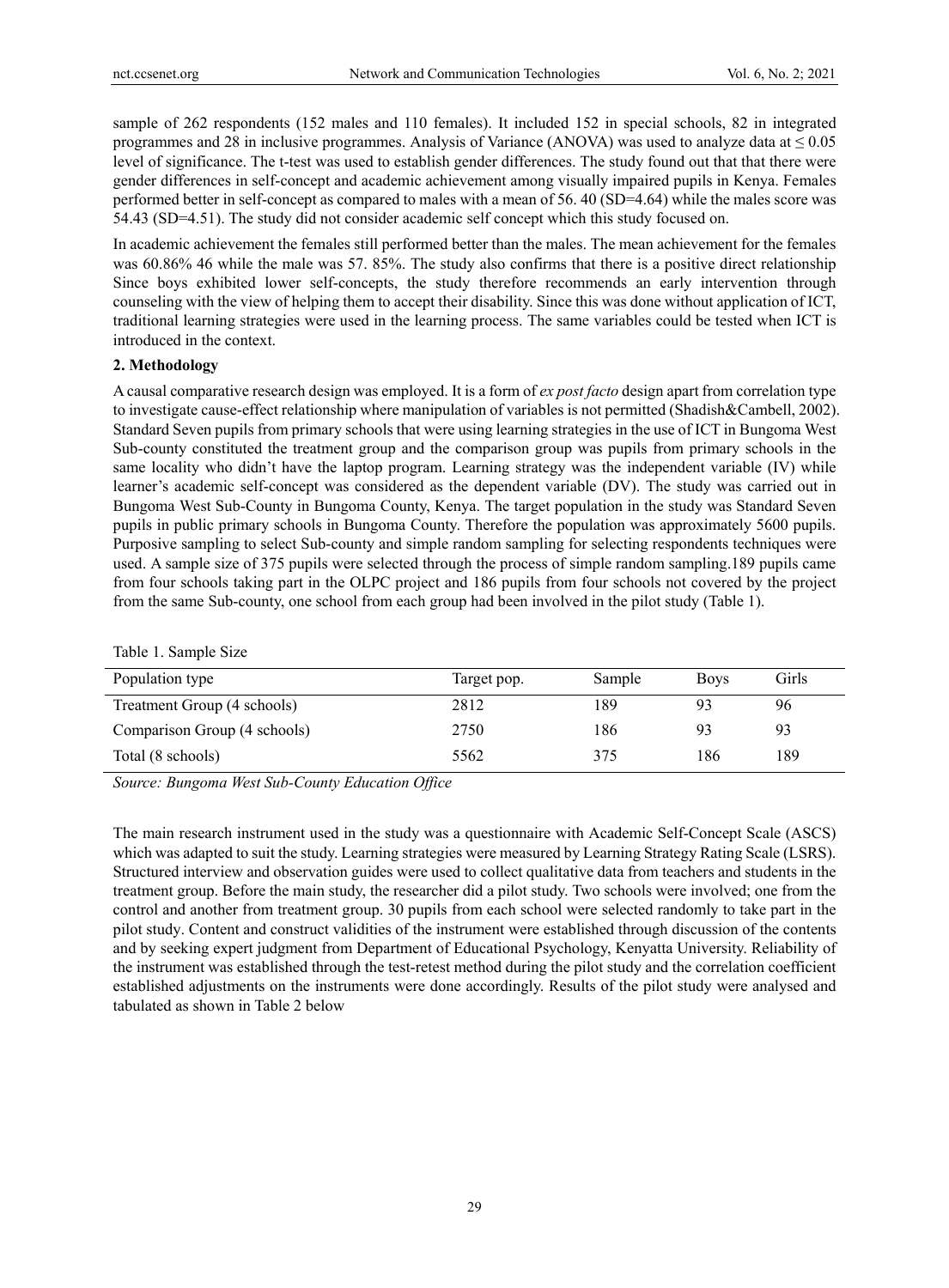| No. of respondents       | Pearson                  |     |  |
|--------------------------|--------------------------|-----|--|
| Control group            | Treatment group          |     |  |
|                          |                          |     |  |
| $\overline{\phantom{0}}$ | 40                       | .78 |  |
| 40                       | $\overline{\phantom{0}}$ | .80 |  |
|                          |                          |     |  |
| 40                       | 40                       | .72 |  |
| 40                       | 40                       | .75 |  |
| 40                       | 40                       | .84 |  |
|                          |                          |     |  |

## Table 2. Results of the reliability coefficient pilot study in treatment and comparison groups

## *2.1 ActualData Collection*

Data collection was done through questionnaires, interviews and overt observation in classroons. Questionnaires were administered to the respondents who filled them. A total of 18 teachers were interviewed. All interviews were audio-taped and transcribed. Each laptop classroom was observed on four different occasions. The control group classes were observed twice.

## *2.2 Data Analysis*

Data analysis followed a series of steps for easy reading and complete discussion as recommended by Creswell (2009) in research tips. Items from the questionnaire were arranged and grouped according to particular research questions and objectives. The data was coded, entered into computer and gleaned for analysis through Statistical Package for Social Sciences (SPSS), a computer program for testing major inferential research hypotheses of the study.The researcher established distinct relationships among variables using Compare Means, Pearson product moment correlation coefficient and t-tests.Data from classroom observations and teacher interviews were first transcribed and analysed thematically according to the objective.

The study was guided by null hypothesis; H<sub>0</sub>: There is no significant gender difference in academic self-concept in both learning strategies in the use of ICT and traditional learning strategies. T-test of independent samples statistic was use for analysis. Logistical andethical considerations and steps were made by obtaining a letter of approval from Kenyatta University Graduate School through the Department of Educational Psychology and Permission sought from National Commission for Science, Technology and Innovation (NACOSTI). The respondents did not meet any cost.No respondent was coerced to give answers. A written consent from the participants was obtained before commencement of data collection. Confidentiality was observed.

## **3. Results, Interpretation and Discussion**

## *3.1 General Information*

A high return rate of questionnaires of 98.4% was reported because the researcher collected the questionnaires immediately after administration. A sample of 375 student questionnaires was expected but 369 were actually used in the analysis because six questionnaires did not have a consistent trend of data.

|                      |     | <b>Frequency Percent</b> |
|----------------------|-----|--------------------------|
| Treatment group (TG) | 186 | 50.4                     |
| Control group (CG)   | 183 | 49.6                     |
| Total                | 369 | 100.0                    |

From Table 3, there were slightly more than half (50.4%) of the respondents in treatment group, sampled from schools with laptop program. Respondents in the comparison group were slightly less than half of the sample (49.6%), sampled from schools without laptop program (who used traditional learning strategies) in the same sub-county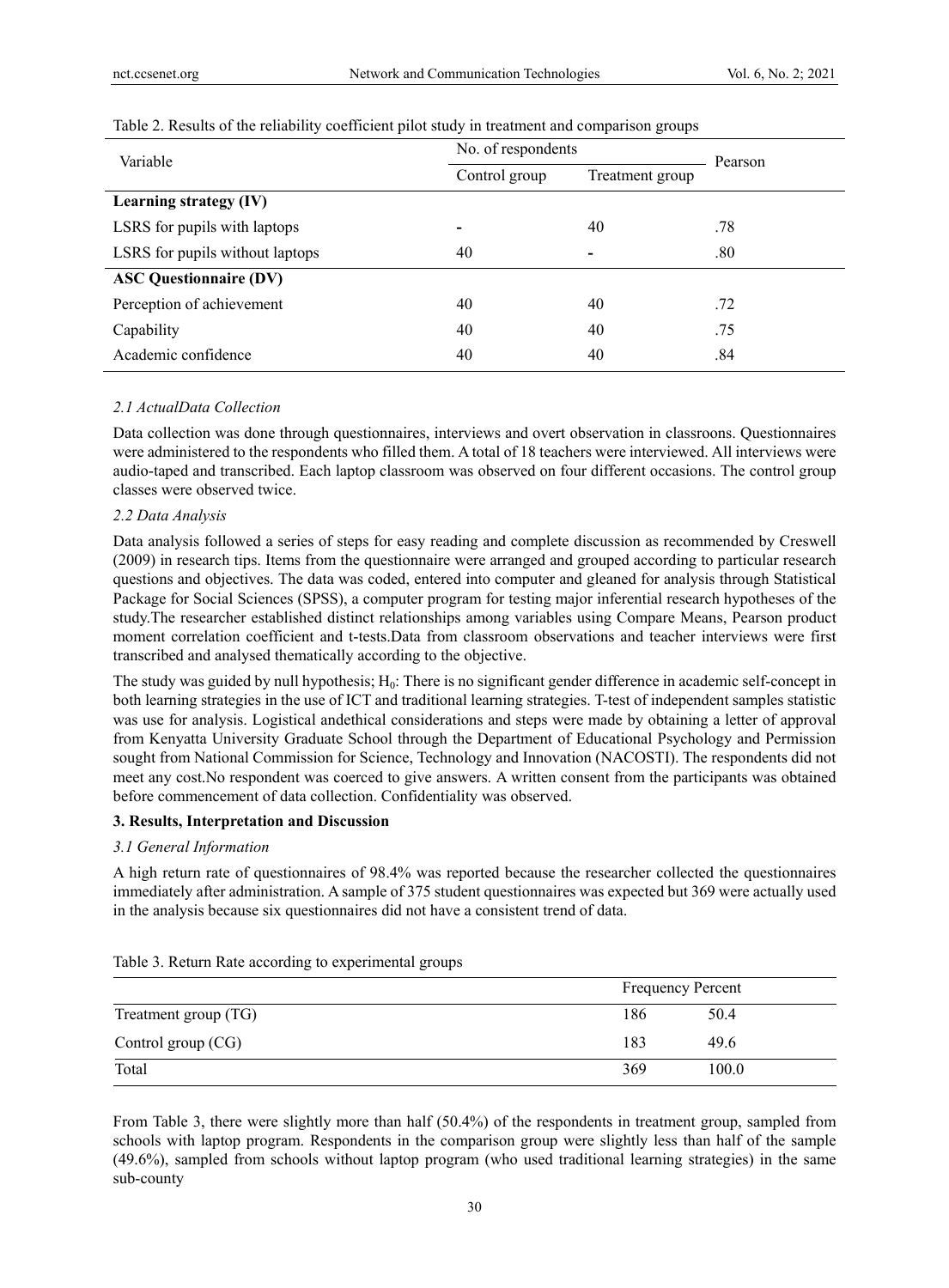Return rate according to gender was also made as shown in Table 4.

|        | Frequency | Percent |  |
|--------|-----------|---------|--|
| Female | 189       | 51.2    |  |
| Male   | 180       | 48.8    |  |
| Total  | 369       | 100.0   |  |

Table 4. Return rate according to gender

In general, Table 4 shows that more than half of the respondents were female (51.2%) and their male counterparts constituted slightly less than half (48.8%).

#### *3.2 Results of the Study*

The results of study were presented in line with objective of study

**Gender differences in ASC among treatment and comparison groups**

## **a) Descriptive statistics of gender differences in academic self-concept**

Academic self-concept questionnaire had three sections or sub-scales namely capability, perception of achievement and academic confidence items. Pupils rated themselves depending on the degree of agreement as *strongly agree*, a score of 5, *agree* a score of 4, *not sure* a score of 3, disagree a score of 2, *strongly disagree* a score of 1. The scores were analysed according to gender and the ASC sub-scales or dimensions.

Results of descriptive statistics of ASC by gender are summarized in Tables 5, 6, 7, 8, 9 and 10 below according to treatment groups and the three dimensions or sub-scales of ASC.

| Gender | N   | Min  | Max  | Range | Mean   | SD.    | SЕ     | <b>Skewness</b> | Kurtosis |
|--------|-----|------|------|-------|--------|--------|--------|-----------------|----------|
| Female | 96  | 2.45 | 4.55 | 2.10  | 3.4859 | .45200 | .04613 | .365            | $-.079$  |
| Male   | 90  | 2.35 | 4.95 | 2.60  | 3.5539 | .50848 | .05360 | .622            | .785     |
| Total  | 186 | 2.35 | 4.95 | 2.60  | 3.5188 | .48006 | .03520 | .531            | .499     |

Table 5. Gender differences in capability dimension of ASC of pupils using learning strategies in ICT

*Note.* N- Number of respondents per given gender, Min-Minimum, Max-Maximum, SD- Standard Deviation, SE-Standard Error.

From the results in Table 4.27, the mean score for capability dimension of ASC for boys is 3.55539 (SD=0.5085) and that of the girls stands at 3.4859 (SD=0.45200). Therefore boys using ICT have higher mean score of capability than girls who use learning strategies in use of ICT though the latter's scores are more homogeneous having range of scores as 2.10 and 2.60 for girls and boys respectively. The results indicate that boys have a higher sense of capability than the girls. The negative kurtosis observed among girls' scores indicate that their scores were highly dispersed around the mean unlike boys who had positive kurtosis which indicates that their scores were close to a normal distribution. The positive skewness for both boys and girls show that majority of the scores for both gender were below the mean though closer to normal distribution.

Table 6.*Gender differences in capability dimension of pupils using traditional learning strategies (comparison group)* 

| Gender | $\mathbf N$ | Min  | Max  | Range | Mean   | <b>SD</b> | SЕ     | <b>Skewness</b> | Kurtosis |
|--------|-------------|------|------|-------|--------|-----------|--------|-----------------|----------|
| Female | 93          | 2.05 | 4.60 | 2.55  | 3.3720 | .47938    | .04971 | .087            | .368     |
| Male   | 90          | 2.15 | 5.00 | 2.85  | 3.2783 | .41068    | .04329 | .561            | 3.158    |
| Total  | 183         | 2.05 | 5.00 | 2.95  | 3.3260 | .44816    | .03313 | .310            | 1.257    |

*Note.* N- Number of respondents per given gender, Min-Minimum, Max-Maximum, SD- Standard Deviation, SE-Standard Error.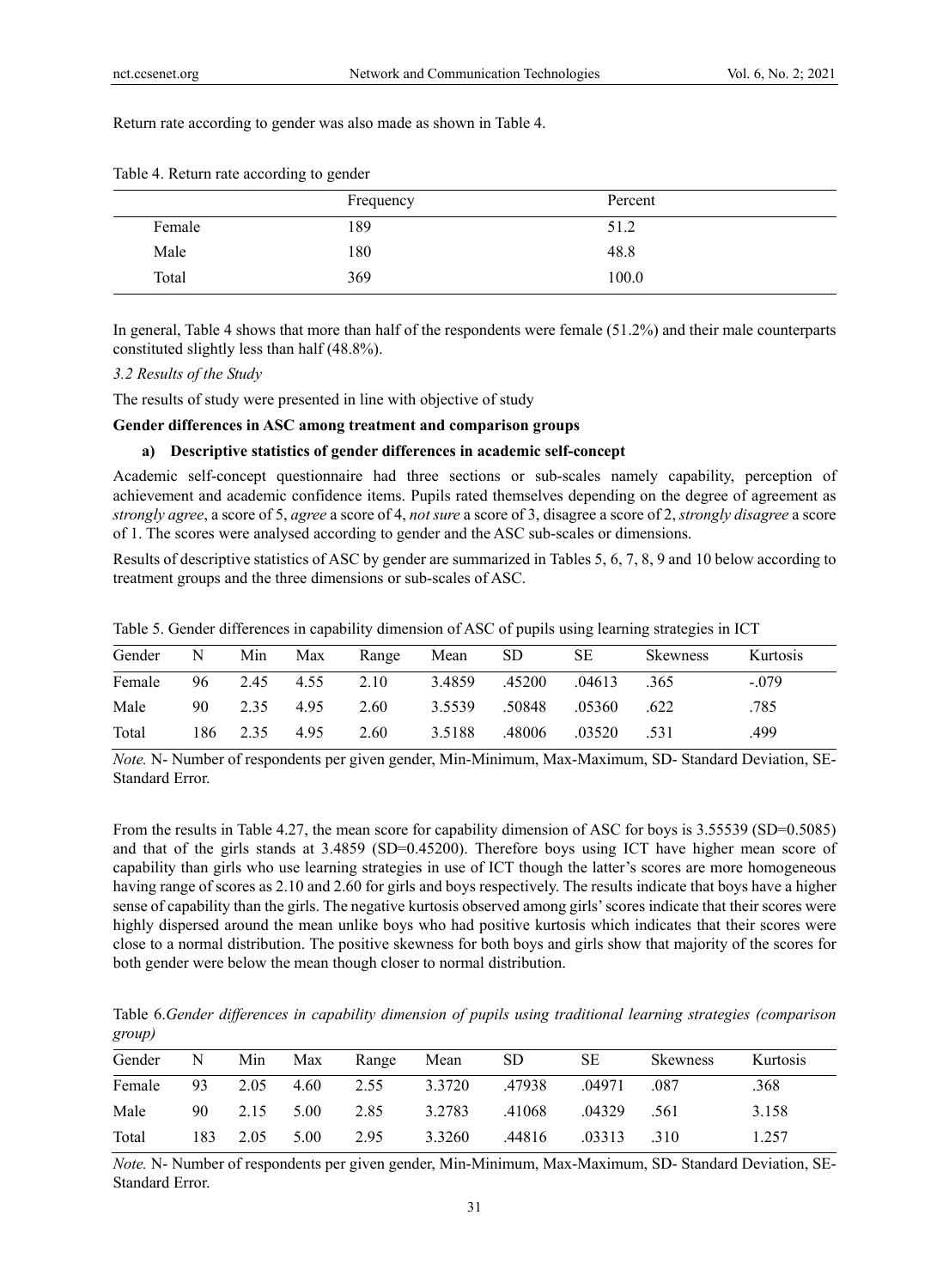As observed in Table 6, girls using traditional learning strategies had a higher mean score of 3.3720 (SD= 0.4793) on capability rating than their boys counterparts who have a mean score of  $3.2783$  (SD= 0.41068). The range of the boys' scores was higher than that of the girls. Skewness and kurtosis of the data are positive meaning the scores are clustered around the mean and very close to normal distribution.

Table 7. Gender differences in academic confidence of pupils using learning strategies in the use of ICT

| Gender | N   | Min  | Max  | Range | Mean   | <b>SD</b> | <b>Skewness</b> | Kurtosis |
|--------|-----|------|------|-------|--------|-----------|-----------------|----------|
| Female | 96  | 2.20 | 5.00 | 2.80  | 4.0667 | .63223    | $-.573$         | $-.048$  |
| Male   | 90  | 2.00 | 5.00 | 3.00  | 4.1744 | .61252    | $-.819$         | 1.157    |
| Total  | 186 | 2.00 | 5.00 | 3.00  | 4.1188 | .62343    | $-.681$         | .416     |

*Note.* N- Number of respondents per given gender, Min-Minimum, Max-Maximum, SD- Standard Deviation, SE-Standard Error.

Table 7 shows that mean scores of academic confidence among pupils using ICT strategies is quite high though boys have a slightly higher mean score than girls i.e 4.0667 and 4.1744 for girls and boys respectively. Homogeneity of academic confidence scores of both gender is almost equal for both gender with boys having a slightly higher range of scores (2.80 and 3.0 for girls and boys respectively). A negatively skewed distribution of scores observed shows that majority of scores are above the mean. This implies that both boys and girls had high academic confidence associated with the use of laptops in school. Academic confidence of the girls' scores were more dispersed from the mean than boys since they had a negative skewness making the distribution of girls' scores more platykurtic.

|        |  |  |  |  |  | Table 8. Gender differences in academic confidence of pupils using traditional learning strategies (comparison |
|--------|--|--|--|--|--|----------------------------------------------------------------------------------------------------------------|
| group) |  |  |  |  |  |                                                                                                                |

| Gender | N   | Min  | Max  | Range | Mean   | <b>SD</b> | SЕ     | <b>Skewness</b> | <b>Kurtosis</b> |
|--------|-----|------|------|-------|--------|-----------|--------|-----------------|-----------------|
| Female | 93  | 2.00 | 5.00 | 3.00  | 3.8032 | .62909    | .06523 | $-.608$         | $-.005$         |
| Male   | 90  | 1.60 | 5.00 | 3.40  | 3.7644 | .72613    | .07654 | $-1.092$        | 1.513           |
| Total  | 183 | 1.60 | 5.00 | 3.40  | 3.7842 | .67695    | .05004 | $-.908$         | 1.022           |

*Note.* N- Number of respondents per given gender, Min-Minimum, Max-Maximum, SD- Standard Deviation, SE-Standard Error.

As observed in Table 8, results indicate that girls had a higher mean score of 3.8032 (SD=0.62909) of academic confidence than boys whose mean score stands at 3.7644 (SD=0.72) for pupils without laptops. In addition, girls scores were more homogeneous than boys with a range of 3.0 and 3.40 for girls and boys respectively. The distribution of scores for both male and female pupils had negative skewness meaning majority of the academic confidence ratings were above the mean. This means that majority of pupils rated themselves highly on academic confidence scale. Boys had a positive kurtosis implying that their scores were leptokurtic, clustering around the mean. Girls' score had negative kurtosis meaning that the distribution was more platykurtici.e spread further from the mean.

Table 9. Gender differences in perception of achievement dimension of ASC among pupils using ICT

| Gender | N   | Min  | Max  | Range | Mean   | <sub>SD</sub> | SЕ     | <b>Skewness</b> | Kurtosis |
|--------|-----|------|------|-------|--------|---------------|--------|-----------------|----------|
| Female | 96  | 2.00 | 5.00 | 3.00  | 3.9229 | .65172        | .06652 | $-296$          | $-.350$  |
| Male   | 90  | 2.00 | 5.00 | 3.00  | 3.8256 | .65815        | .06937 | $-.847$         | .533     |
| Total  | 186 | 2.00 | 5.00 | 3.00  | 3.8758 | .65488        | .04802 | $-.560$         | .134     |

*Note.* N- Number of respondents per given gender, Min-Minimum, Max-Maximum, SD- Standard Deviation, SE-Standard Error.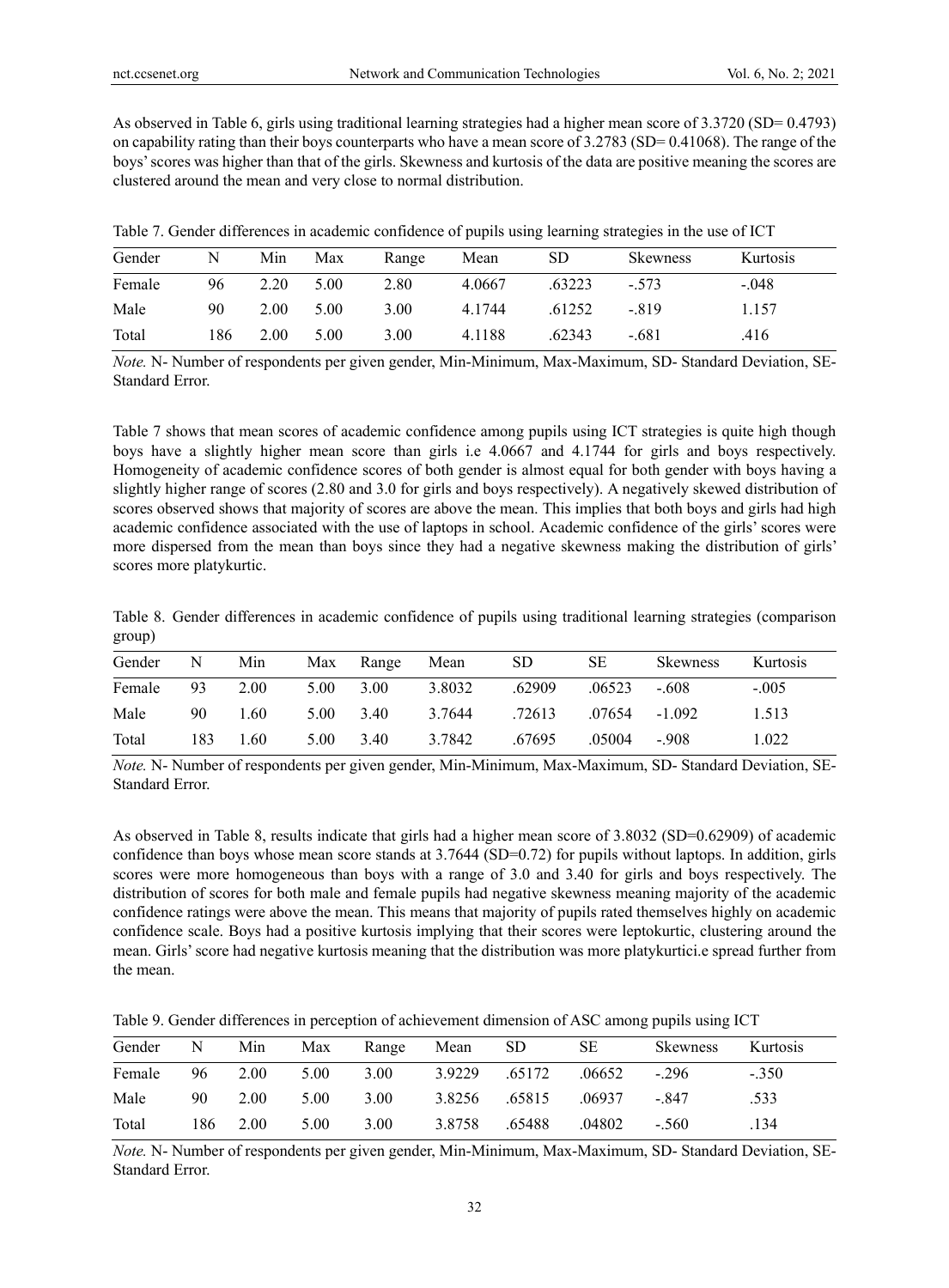Table 10 shows that girls had a higher mean score of perception of achievement than boys among pupils using laptops or ICT. The mean scores are  $3.9239$  (SD=0.65172) and  $3.8758$  (SD=0.65815) for girls and boys respectively. Both boys and girls have the same range of 3.00 and almost equal standard deviations. This implies that the level of spread of scores is almost equal for both boys and girls. The negative skewness observed in the results indicates that majority of the score were above the mean away from a normal distribution.

The distribution of girls' scores has negative kurtosis while that of boys has positive kurtosis. That means the former is platykurtic, that is, scores are stretched further from the mean while the latter is leptokurtic with scores concentrated around the mean due to extreme scores.

Table 10. Perception of achievement dimension of ASC of pupils using traditional learning strategies (comparison group)

| Gender | N   | Min  | Max  | Range | Mean   | SD.    | <b>Skewness</b> | Kurtosis |
|--------|-----|------|------|-------|--------|--------|-----------------|----------|
| Female | 93  | 2.00 | 4.80 | 2.80  | 3.6022 | .68175 | $-422$          | $-.709$  |
| Male   | 90  | 1.40 | 5.00 | 3.60  | 3.6200 | .67511 | $-.741$         | .862     |
| Total  | 183 | 1.40 | 5.00 | 3.60  | 3.6109 | .67668 | $-.572$         | .006     |

*Note.* N- Number of respondents per given gender, Min-Minimum, Max-Maximum, SD- Standard Deviation, SE-Standard Error.

Results in Table 10 show that boys have a higher range of scores of 3.60 compared to girls with 2.80. It means boys' scores have higher variation or amount of spread than girls showing that the former has a more homogeneous distribution of scores. It is also observed that there is very little difference in mean scores between boys and girls, that is, 3.6022 for girls and 3.6200 for boys. This implies that boys and girls have almost equal levels of perception of achievement among pupils using traditional learning strategies. Scores for both boys and girls have negative skewness. It shows less normality for both distributions and majority of the scores lie above the mean score. Negative kurtosis of scores of girls in Table 4.31 shows that the distribution was more platykurtici.e spread away from the mean while the positive skewness of boys' score indicate that the distribution is leptokurtic, meaning majority of scores are concentrated near the mean.

## **b) Testing of null hypothesis**

H0 There is no significant gender differences in pupils' academic self-concept among those using traditional learning strategies and those using learning strategies in ICT use.

To test this hypothesis, two supplementary hypotheses were developed;

 $H<sub>01.1</sub>$  There is no statistically significant gender differences in academic self-concept among pupils using learning strategies in ICT.

 $H<sub>01.2</sub>$  There is no statistically significant gender differences in academic self-concept among pupils using traditional learning strategies

In order to test for any significant gender differences among pupils using ICT, data collected from respondents was subjected to t-test of independent samples for analysis. Results are as recorded in Table 11 below.

Table 11. Results of t-test of independent samples of gender differences in ASC among pupils using learning strategies in the use of ICT

| ASC.     | df       |         | $Sig. (2-t)$ | 95% C.I    |        |  |  |
|----------|----------|---------|--------------|------------|--------|--|--|
| Variable |          |         |              | Lower      | Upper  |  |  |
| C        | $-1.151$ | 168.191 | .251         | $-.28024$  | .07378 |  |  |
| PA       | 1.013    | 182.979 | .312         | $-.09227$  | .28699 |  |  |
| AC       | $-1.494$ | 165.341 | .137         | $-0.37917$ | .05250 |  |  |
|          |          |         |              |            |        |  |  |

*Note.* C- Capability, PA- Perception of Achievement, AC- Academic confidence, df-degrees of freedom, C.I – Confidence interval, ASC- academic self-concept.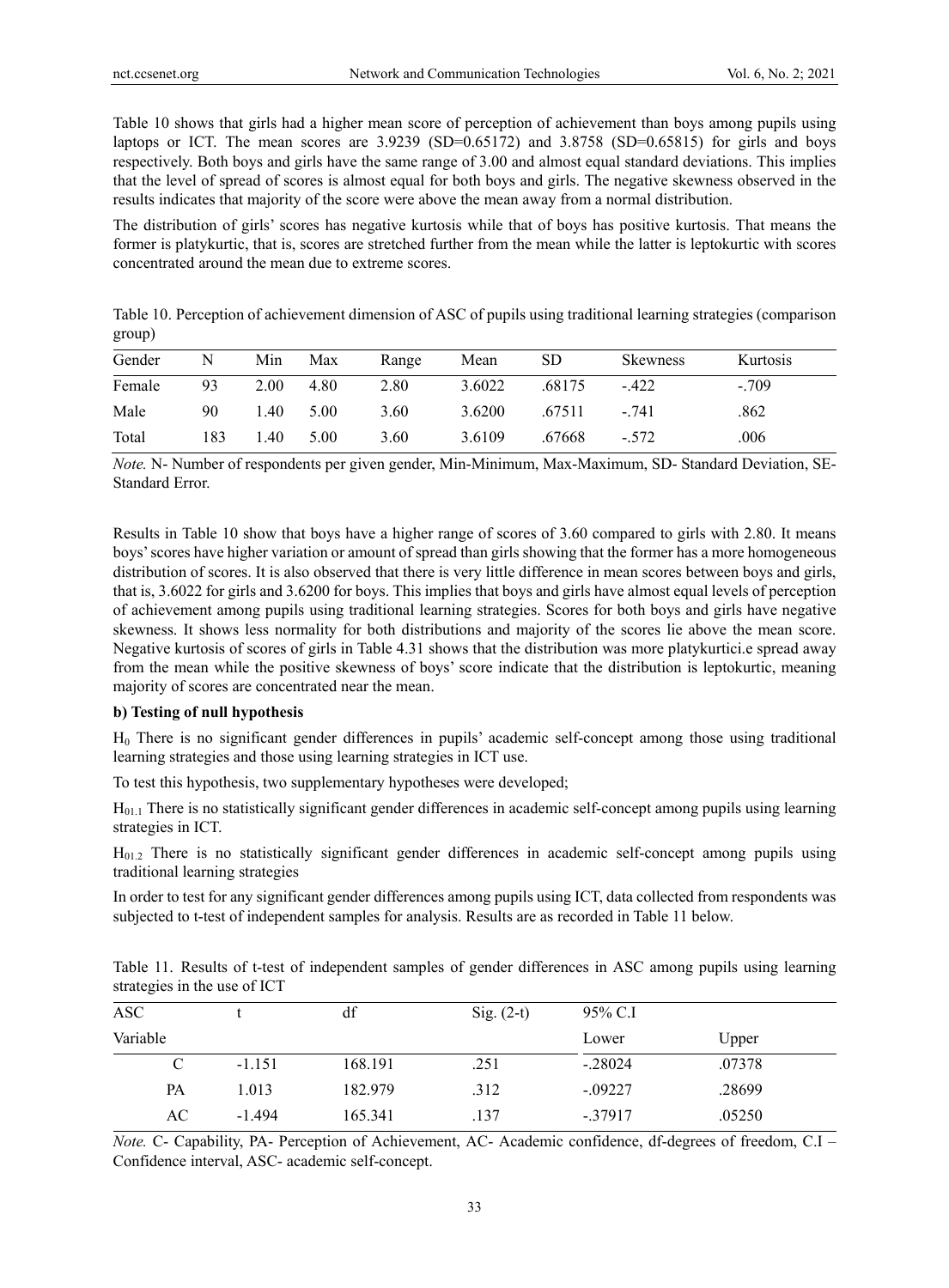Results in Table 11 show that there is no significant gender difference in ASC between boys and girls in all the sub-scales among learners using learning strategies in the use of laptops or ICT at 0.05 significance level:  $t=1.151$ ,  $t=1.03,-1.494$  df=168.191, 182.979 and 165.341, p> 0.05, for capability, perception of achievement and academic confidence respectively. These results indicate that ASC mean score for boys and girls is similar. Therefore the null hypothesis is accepted at 0.05 significance level. The implication is that boys and girls have the same level of ASC in ICT use.

To find out if there were any significant gender differences in ASC among pupils using traditional learning strategies in the comparison group as was hypothesized, data collected from respondents was subjected to t-test of independent samples for analysis. Table 13 shows the results.

|                     | Table 12. Results of t-test of independent samples on gender differences in ASC among learners using traditional |  |  |  |
|---------------------|------------------------------------------------------------------------------------------------------------------|--|--|--|
| learning strategies |                                                                                                                  |  |  |  |

| ASC level     |         | df      | Sig.<br>$(2-tailed)$ |
|---------------|---------|---------|----------------------|
| $\mathcal{C}$ | 1.422   | 178.394 | .157                 |
| PA            | $-.178$ | 180.903 | .859                 |
| AC            | .386    | 175.616 | .700                 |

*Note.* C- Capability, P- Perception of Achievement, AC- Academic Confidence, df- degrees of freedom, tt-statistic, Sig.- significance level.

Based on the results in Table 12, there is no significant gender difference in ASC levels among pupils using traditional learning strategies (t= 1.422, -0.178 and 0.386, df=178.3 94,180.903 and 175.616, p> 0.05) for capability, perception of achievement and academic confidence respectively. This observation implies that ASC mean scores of boys and girls are statistically the same. Therefore the null hypothesis is accepted or is tenable at 0.05 significance level.

#### *3.3 Discussion of the Results*

Results from the current study indicate that there were no significant gender differences in academic self-concept among pupils using learning strategies in the use of ICT and those using traditional learning strategies. These results agree with findings by Le Grant (2016) who found that there are no significant gender differences in Mathematics and Reading academic self-concepts among elementary school-aged learners in Sidney, Australia.

An investigation by Musa and Bakari (2013) also agree with the results from the current study. The latter study investigated gender differences in ASC among other variables like academic achievement among Junior High School students in Ghana. In the studies sited, gender does not effectively mediate the learning strategies and ASC. The results of these studies are also linked to the Self Theory of Personality development which posits that, any child whether boy or girl who feels valued based on various social identities, develops a positive self-concept.

The results are similar in both rural and urban schools and even for secondary and primary school levels. This consistency was witnessed in the current study that was done in a rural setting. It is an indication that girls and boys have similar ratings of academic confidence, perception of achievement and capability with or without the use of ICT as long as they are given equal learning opportunities and treatment. It means that both male and female students in Bungoma County do not differ in their views they hold about their academic competence and capabilities. This finding may be attributed to the nature of education system and curriculum in Kenya that provides for equal opportunities for both male and female students.

It shows that both boys and girls are given equal access to school, equal provision of learning materials like ICT equipments and psychological support from parents, teachers and government. This has made both sexes to be competitive, venturesome and open-minded in the pursuit of their educational goals. The support received from teachers and fellow learners is rooted in Collaborative Learning Theory whose model explains that knowledge is created among population when there is collaboration. Population in this case includes both male and female. The traditional, child-teacher and Child-to-child learning strategies include collaboration which affects both boys and girls. The strategies have a strong relationship with ASC in both treatment and comparison groups.

In line with same argument, the present study contradicts results in an earlier study by Nyagah (2016) who found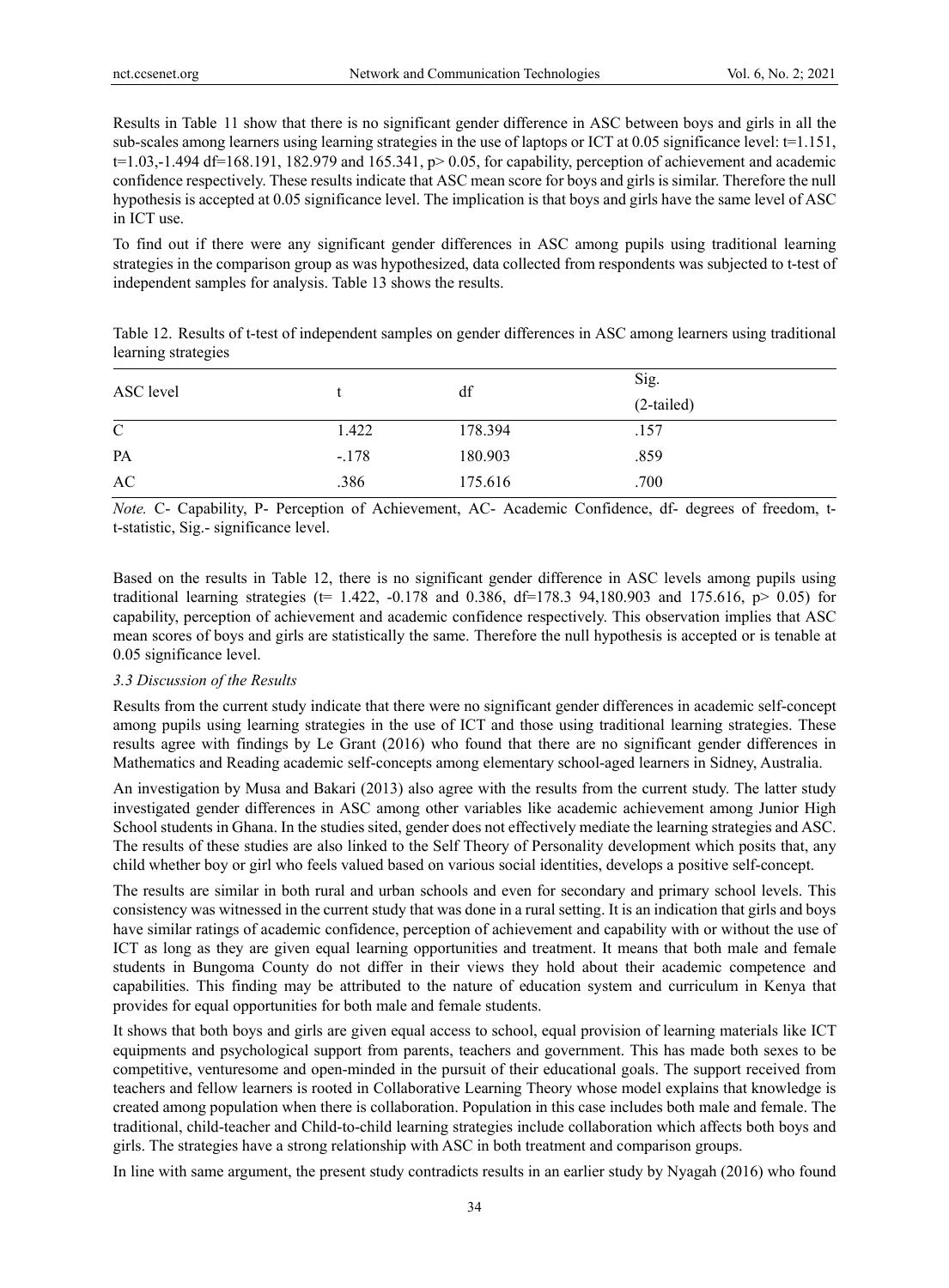that there existed gender differences in ASC among non-formal schools in Ruaraka in Kenya in favour of boys. Since the study did not involve computers or any signs of ICT, the learning strategies were mainly traditional just like the control group in the present study.

The present study having been done in a formal setting may have been the source of gender differences in ASC with the study done in non-formal schools in earlier studies. Non-formal schools may not provide equal opportunities for both girls and boys. Boys seem to be favoured in a non-formal environment especially where traditional learning strategies are used. Gender differences in ASC may also arise due to domain specific measures of ASC for example Maths self-concept (Suvillan, 2009). This can be attributed to stereotyping of subjects like Maths for boys and Verbal ability or languages for girls.

Brunner et al. (2009) in a cross-cultural study, evaluated gender differences in terms of point bisexual correlations and found contrary results to the present research findings. The results of their study showed a positive correlation indicating that boys had a higher academic self-concept than girls. In a country specific analysis, the results of their study showed that gender differences in academic self-concept varied considerably across countries. The present study was done in one country Kenya and specifically Bungoma County to control for such cultural differences. Similarly, Brunner, et al. (2009) found that boys had a higher mathematics self-concept and girls had higher verbal self-concept. These observed gender differences in domain-specific academic self-concept according to Skaalvik and Skaalvik (2004) are congruent with the gender stereotype explanation proposing mathematics to be a male domain and females to have higher verbal ability.

Results of the current study also contradict findings in an earlier study by Were, Indiosh and Yalo (2010) who investigated gender differences in academic self-concept and academic achievement among the visually impaired pupils in Maseno in Western Kenya. They found that female students had a higher general academic self-concept than male students. The gender differences can be attributed to self-acceptance of the visual impairment of the students.

## **4. Conclusion and Recommendations**

#### *4.1 Conclusion*

Results show that there are no significant gender differences in ASC between boys and girls in treatment and comparison groups as hypothesized. Although this finding is contrary to many studies done before, it implies that both boys and girls can improve their ASC provided both are exposed to similar set of learning experiences.

Therefore when stakeholders in education sector endeavor to provide equal opportunities for learning especially use of ICT, girls and boys will tend to have similar levels of academic self-concept. From previous studies, girls only significantly differ with boys in ASC due to variance in cultural experiences, gender stereotyping in specific subjects, non-formal schooling, cultural beliefs on gender which favour boys in provision of formal education among other factors. But where equal opportunities are provided for both gender, girls have similar levels of ASC as boys as witnessed in the present study.

## *4.2 Recommendations*

Based on the findings of this study the following recommendations for policy and further research were made.

#### 4.2.1 Policy Recommendations

From the results, there is a significant difference in academic self-concept between learners who use learning strategies in the use of laptops and those who use traditional learning strategies in favour of those with laptops. Therefore it is important that parents, teachers, school managers especially those from rural areas provide digital learning devices like laptops to help enhance academic self-concept of pupils( both boys and girls) in primary and even in secondary schools. Academic self-concept has a positive reciprocal relationship with academic achievement of learners. Positive academic self-concept is a good recipe for academic achievement for any learner.

Teachers and other curriculum implementers and developers should consider retraining with a view of equipping themselves with ICT skills that are anchored on classroom learning strategies of learners and change of teaching-learning approaches and pedagogies. Institutions that are entrusted with the task of curriculum design should emphasize the use of child-to-child and child-teacher learning strategies for pupils to help them boost their academic self-concept which eventually can translate to academic achievement.

The National and local Governments should come up with comprehensive policies to guide implementation of digital learning that should include learning strategies in ICT use. The Government through MOEST should consider developing a policy on helping learners in rural areas to improve their academic self-concept as a basis of improving their academic achievement through incorporating ICT across classes in primary schools.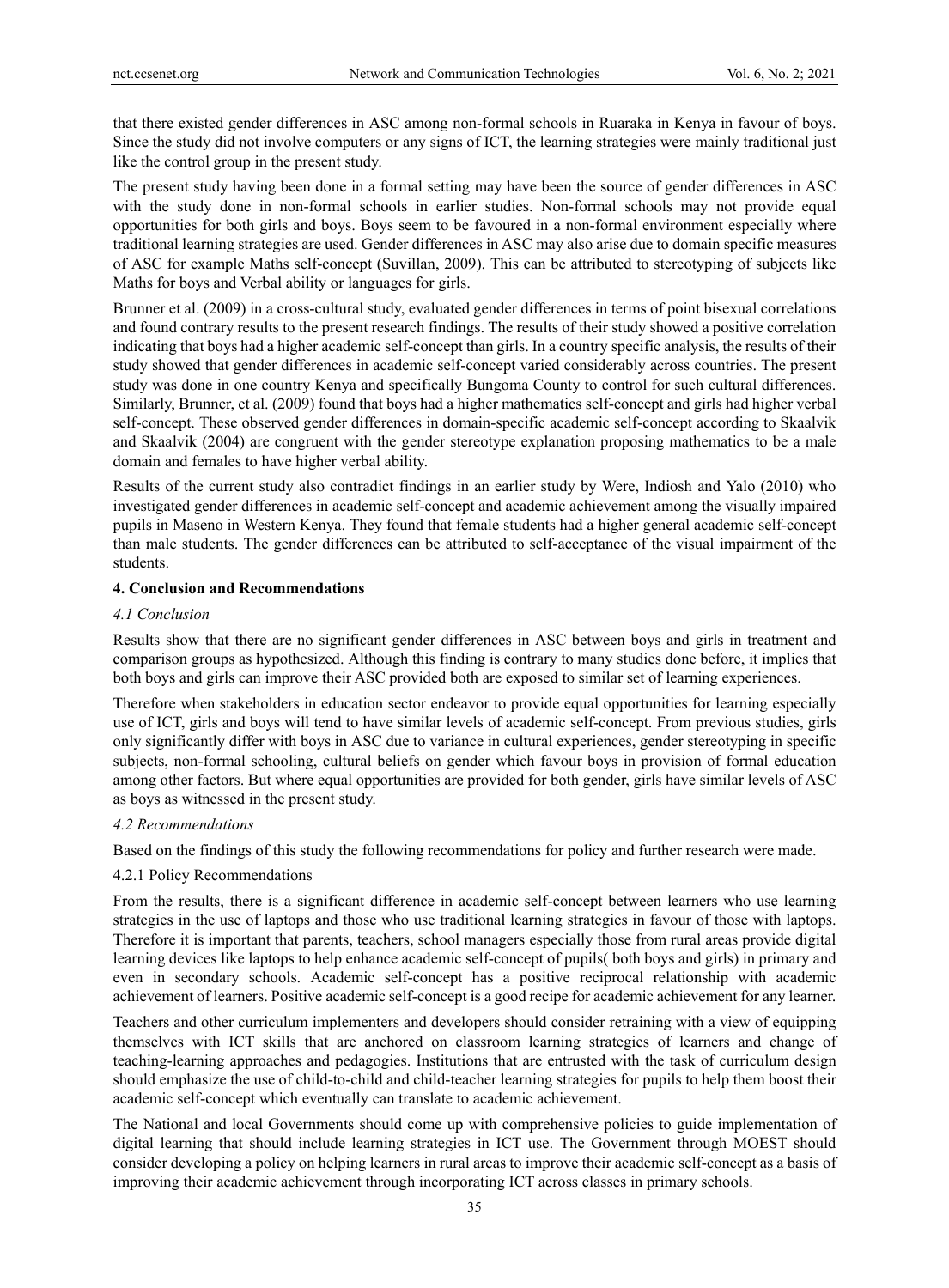#### 4.2.2 Recommendations for Further Research

The following suggestions were made for consideration for further research.

Results of this study showed no significant gender differences in academic self-concept between treatment group in schools where laptops are used and comparison group in schools where learners use traditional learning strategies. This involved public schools in a rural area only. Variables of type of school were not considered. Therefore further studies are required to involve private schools and public urban schools.

Further studies should be done to involve other class levels in primary and secondary schools since the present study involved only Standard Seven pupils. Levels like Class five, six, eight and Form 1-4 should be compared.

Similarly, more studies can be done involving pre-test and post tests using experimental research design using one sample to compare academic self-concept before and after treatment or use of ICT. Same variables can be studied using control group with post and pre-test. Studies can also be done comparing child-to-child, Child-teacher, and individual-child learning strategies in the use of ICT with their respective traditional learning strategies.

The present study considered general academic self-concept as the dependent variable. Further studies can be done considering self-concept of specific subject areas like English, Mathematics, science, social sciences and technical subjects. To verify if the results are consistent among learners and cross-checking for overrating of students due to self-rating on the questionnaire, further studies can be done using focus group discussions and student interviews.

The results of this study may be generalized to the Kenyan primary school pupils' population with caution because it covered a small sample drawn from only one County. In order to control cultural and geographical effects, the study should be replicated in other counties.

It was found from this study that there were no significant gender differences in academic self-concept among pupils who used learning strategies in the use of ICT and pupils using traditional learning strategies. This findings contradicted results from many researchers from developed countries. Therefore further research on gender differences in varied geographical and cultural areas is necessary to make it more conclusive.

## **References**

- Annan-Coultas, L. D. (2012). Laptops as instructional tools: Student perceptions. *Techtrends, 56*(5), 34-41.https://doi.org/10.1007/s11528-012-0596-y
- Carraher, J. (2014). *Students' perceptions of academic self-efficacy and self-regulation while learning in a 1:1 laptop environment*(Theses, Student Research, and Creative Activity: Department of Teaching, Learning and Teacher Education. Paper 37.)
- Cavanaugh, C., Dawson, K., White, S., Valdes, N., Ritzhaupt, A.,& Payne, D. (2007). *Leveraging laptops: Effective models for enhancing student achievement*. Project
- Chiu, M. M. (2008). Effects of argumentation on group micro-creativity.*Contemporary Educational Psychology, 33*, 383-402.https://doi.org/10.1016/j.cedpsych.2008.05.001
- Cohen, L., Lawrence, M., & Morrison,K. (2011).*Research methods in education* (7thed.). Routledge.
- Computer for Schools Kenya (CFSK).(2014). *Achievements and milestones*.Retrieved from http://www.cfsk.org/index.php/achievements
- Creswell, J. (2008). *Educational research: Planning, conducting, and evaluating Education*.Sage.
- Creswell, J. (2009). *Research Design;qualitative,quantitative and mixed methods approach* (3rd ed.).London. Sage.
- DeBard, R., &Guidera, S. (2000). Adapting asynchronous communication to meet the seven principles of effective teaching.*Journal of Educational Technology Systems, 28*(3), 219-230.https://doi.org/10.2190/W1U9-CB67-59W0-74LH
- Figueira-Sampaio, A.d. S., Ferreira dos Santos, E. &Carrijo, G. (2009). A constructivist computational tool to assist in learning primary school mathematical equations.*Computers & Education, 53*(2), 484-492.https://doi.org/10.1016/j.compedu.2009.03.012
- Fischer, F., Bruhn, J., Grasel, C., &Mandl, H. (2002).Fostering collaborative knowledge construction with visualization tools.*Learning and Instruction, 12*(2), 213-232.https://doi.org/10.1016/S0959-4752(01)00005-6
- Gao, H., Baylor, A. L., &Shen, E. (2005). Designer support for online collaboration and knowledge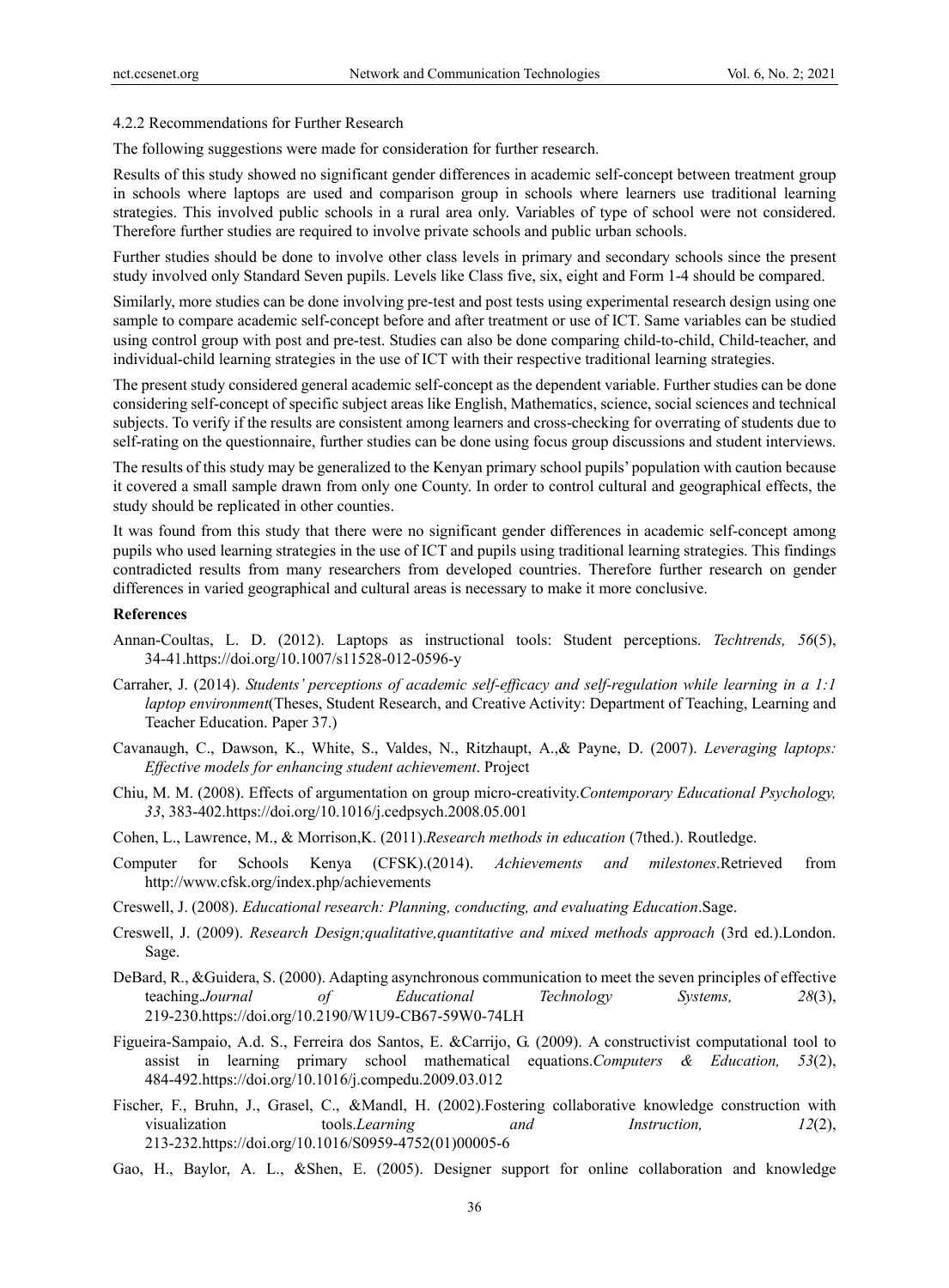construction.*Educational Technology & Society, 8*(1), 69-79.

- Garcia, I.,& Pacheco, C. (2013).A constructivist computational platform to support mathematics education in elementary school.*Computers & Education,*(66), 25-39. https://doi.org/10.1016/j.compedu.2013.02.004
- Garrison, D. R., & Anderson, T. (2003).*E-learning in the 21st century: A framework for research and practice*. RoutledgeFalmer.https://doi.org/10.4324/9780203166093
- Gray, D.E. (2011).*Doing research in the real world* (2nd ed.). Sage.
- Guay, F., Marsh, H. W., &Boivin, M. (2003). Academic self-concept and achievement: Developmental perspective on their causal ordering. *Journal of Educational Psychology, 95*, 124-136.https://doi.org/10.1037/0022-0663.95.1.124
- Guay, F., Ratelle, C.F., Roy, A.,&Litalien, D., (2010). Academic self-concept, autonomous academic motivation and academic achievement: Mediating and additive effects.*Learning and individual differences, 20*, 644-653.https://doi.org/10.1016/j.lindif.2010.08.001
- Gunawardena, C. N., &McIsaac, M. S. (2004). Distance education. In D. H. Jonassen (Ed.), *Handbook of research for educational communications and technology* (2nd Ed.).Association for Educational Communications & Technology.
- Hall, A., & Herrington, J. (2010).The development of social presence in online Arabic learning communities.*Australasian Journal of Educational Technology, 26*(7), 1012-1027.https://doi.org/10.14742/ajet.1031
- Hong, S. (2017).Learning strategies and classification in Education.*Institute for Learning Styles Journal, 1*, 24-36.
- Hou, H. T. (2012). Exploring the behavioral patterns of learners in an educational massively multiple online role-playing game (MMORPG).*Computers & Education, 58*, 1225.https://doi.org/10.1016/j.compedu.2011.11.015
- Huang, C. (2011). Self-concept and academic achievement: A meta-analysis of longitudinal relations. *Journal of School Psychology, 49*(5), 505-528.https://doi.org/10.1016/j.jsp.2011.07.001
- Johnson, D. W., Johnson, R. T., & Smith, K. A. (1998). *Active learning: Cooperation in the College Classroom*. Interaction Book Company.
- Johnson, D. (2004). Informate, not Automate.*Teacher Magazine, 16*(1), 65.
- Ilomäki, L. (2008). The effects of ICT on school:teachers' and students' perspectives. *Computers and Education, 48*, 119-136.https://doi.org/10.1016/j.compedu.2005.01.003
- Irma H., Anouk, B.,Monique, V.,& Geert ten, D. (2005). Inclusiveness and ICT in education: a focus on gender, ethnicity and social class.*Journal of Computer Assisted Learning, 21*, 1-16.https://doi.org/10.1111/j.1365-2729.2005.00106.x
- Jong, S. (2005) .The Effects of a Constructivist Teaching Approach on Student Academic Achievement, Self-concept, and Learning Strategies. *Asia Pacific Education Review, 6*(1), 7-19.https://doi.org/10.1007/BF03024963
- Kay, R. (2006). Addressing gender differences in computer ability, attitudes and use: The laptop effect.*Journal of Educational Computing Research, 34*, 187-211.https://doi.org/10.2190/9BLQ-883Y-XQMA-FCAH
- Kerlinger, F. N. (2000). *Foundations of Behavioral Research*.CA Harcourt College Publishers.
- Keyser, M. W. (2000). Active learning and cooperative learning: Understanding the difference and using both styles effectively. *Research Strategies, 17*, 35-44. https://doi.org/10.1016/S0734-3310(00)00022-7
- Kiplagat, K. (2014). *Laptops for school children ICT Project; A comparative study on Rwanda and Kenya* (Unpublished Master's, University of Nairobi: Nairobi).
- Koehler, M. J.,& Mishra, P. (2009). What is technological pedagogical content knowledge? *Contemporary Issues in Technology and Teacher Education, 9*(1), 60-70.
- Kumar, R. (2012). *Research methodology.A step by step guide for beginners* (3rd ed.). Sage.
- Lakkala, M., Ilomäki, L., &Palonen, T. (2007).Implementing virtual, collaborative inquiry practices in a middle school context. *Behaviour and Information Technology, 26*, 37-53.https://doi.org/10.1080/01449290600811529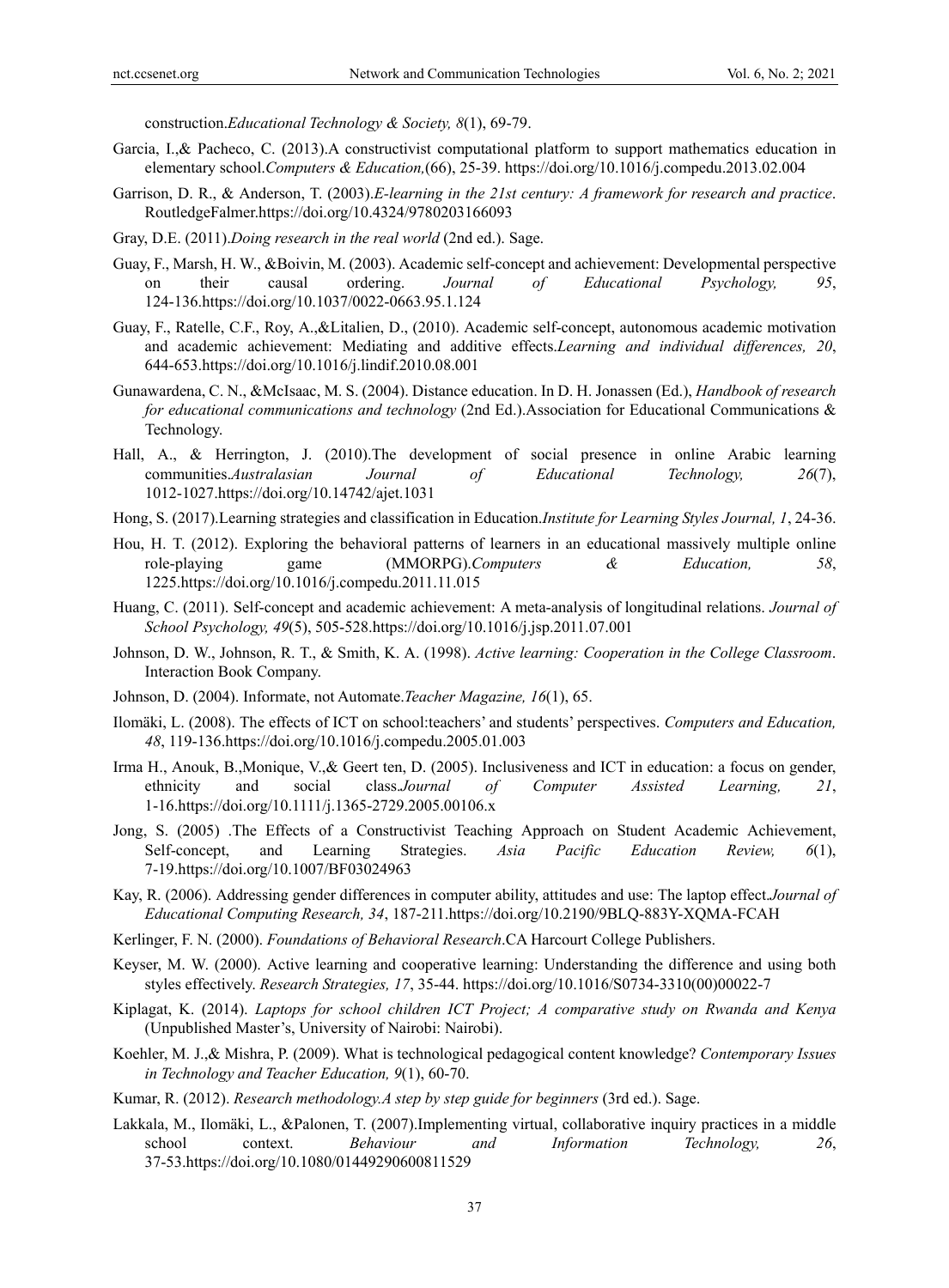- Le Grant, A.J. (2016). *Gender differences in children's academic self-concept and achievement in math and reading* (Doctoral dissertation, Northern Arizona University, 2016).Proquest, 151, 3745464.
- Light, D., McDermott, M., & Honey, M. (2002).*Project Hiller: The impact of ubiquitous portable technology on an urban school*.Center for Children and Technology, Education Development Center.
- Lippa, R. A. (2005). *Gender, nature and nurture* (2nd ed.). Lawrence Erlbaum Associates Publishers.https://doi.org/10.4324/9781410612946
- Liu, X.,& Tang, L. (2004). The progression of students' conceptions of energy: A cross-grade, cross-cultural study. *Canadian Journal Science, Mathematics, and Technology Education, 4*(1), 43-57.https://doi.org/10.1080/14926150409556596
- Lomicka, L., & Lord, G. (2007).Social presence in virtual communities of foreign language (FL) teachers.*System, 35*(2), 208-228.https://doi.org/10.1016/j.system.2006.11.002
- Marsh, H. W., Ellis, L., & Craven, R. G. (2002). How do pre-school children feel about themselves? Unravelling measurement and multidimensional self-concept structure. *Developmental Psychology, 38*, 376-393.https://doi.org/10.1037/0012-1649.38.3.376
- Matthews, B., & Ross, L. (2010).*Research methods: A practical guide for the social sciences*. Longman
- Mayer, R. (2001).*Multimedia learning*.Cambridge University Press.https://doi.org/10.1017/CBO9781139164603
- McInerney, D., Rebecca,W.C.,Magdalena, M.C.,& Amy, K.L. (2012). Academic self-concept and learning strategies:Direction of effect on student academic achievement. *Journal of Advanced Academics, 23*(3) 249-269. https://doi.org/10.1177/1932202X12451020
- Meier, A., Spada, H., &Rummel, N. (2007). A rating scheme for assessing the quality of computer-supported collaboration processes. *International Journal of Computer- Supported Collaborative Learning, 2*(1), 63-86.https://doi.org/10.1007/s11412-006-9005-x
- Melanie, B., Helena, S. & Rosenthal, J. (2013). "Clickers" and metacognition: A quasi-experimental comparative study about metacognitive self-regulation and use of electronic feedback devices.*Computers & Education, 65*, 56-63. https://doi.org/10.1016/j.compedu.2013.02.001
- Meyers, S., Gamst,G.,&Guarino, A.J. (2003).*Applied Multivariate Analysis*.Sage.
- Miri, B., Alberta, L. & Stephen, L. (2006). Wireless laptops as means for promoting active learning in Large lecture halls. *Journal of Research on Technology in Education, 38*(3), 245-263.https://doi.org/10.1080/15391523.2006.10782459
- Mitnik, R.,Recabarren, M., Nussbaum, M.,& Soto, A. (2009). Collaborative Robotic Instruction: A Graph Teaching Experience. *Computers & Education, 53*(2), 330-342. https://doi.org/10.1016/j.compedu.2009.02.010
- Mohan, P. J. &Abebech, A., (2009). Recalled test anxiety in relation to achievement, in the context of general academic self-concept study habits. Parental involvement and social economic status among grade 6 Ethiopian students. *International Journal of Primary Elementary and Early Years Education, 37*(3), 269-285.https://doi.org/10.1080/03004270902734085
- Mouza, C. (2008). Learning with laptops: Implementation with outcomes in an urban under-privileged school. *Journal of research on technology in education, 40*(4), 447-472.https://doi.org/10.1080/15391523.2008.10782516
- Mugenda, A. G, (2011).*Social Science Research-Theory and principles*.Applied Research and Training Services.
- Musa, B.,&Bakari, Y.B. (2013).Relationship between academic selfconcept and academic performance of junior high school students in Ghana.*European Scientific Journal, 9*(34), 93-104.
- Mutweleli, S. M., (2014). *Academic motivation and self-regulated learning as predictors of academic achievement of students in public secondary schools in Nairobi County, Kenya*(Unpublished PhD Thesis, Kenyatta University).
- Nebraska Department of Education.(n.d.).Nebraska 1:1 laptop initiatives.*Learning technologies*.Retrieved from http://www.education.ne.gov
- Niemi, H. (2002). Active learning-a cultural change needed in teacher education and schools. *Teaching and Teacher Education, 18*, 763-780.https://doi.org/10.1016/S0742-051X(02)00042-2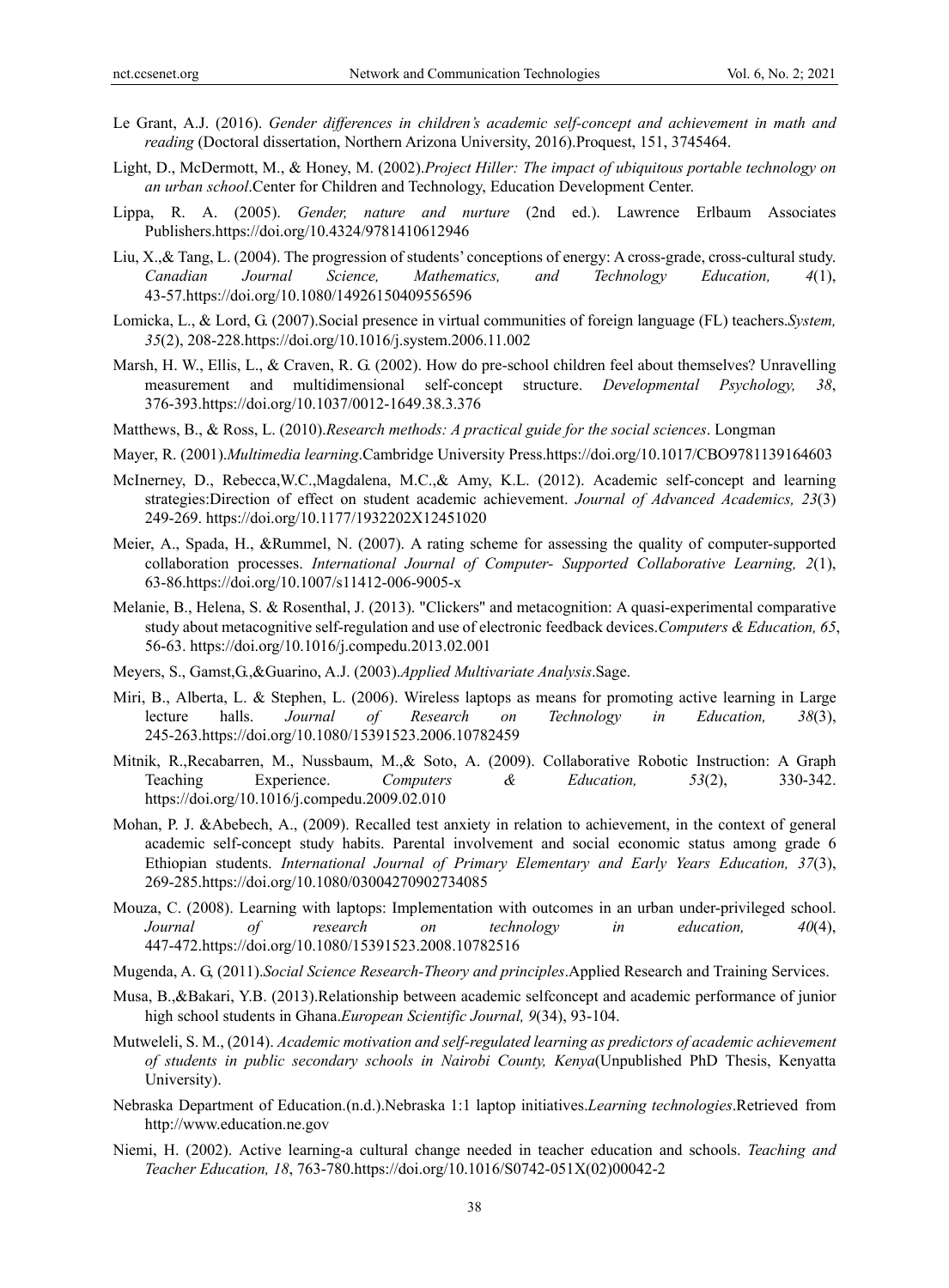- Odera, F. (2011).Integrating Computer Science Education in Kenyan Secondary Schools.*International Journal of Information and Communication Technology Research, 1*(5), 218
- Nyaga, C. (2016). *Predictors And Outcomes Of Academic Self-Concept Among Non-Formal Primary School Pupils In Ruaraka Division, Nairobi County Kenya* (Doctoral Thesis, Kenyatta University, Nairobi, Kenya). https://doi.org/10.2139/ssrn.3081376
- OLPC (2010).*OLPC: Five principles.* The OLPC Wiki [website]. http://wiki.laptop.org/go/Core principles
- OLPC Rwanda (2012).*OLPC supporting private schools in Rwanda backing the government's commitment to deploy One million XO before 2017*. http://blog.laptop.org/tag/olpc-rwanda/#.VAPxm2M7e-d
- O'Mara, A. J., Marsh, H. W., Craven, R. G., & Debus, R. L. (2006). Do self-concept interventions make a difference? A synergistic blend of constructvalidation and meta-analysis.*Educational Psychologist, 41*(3), 181-206. https://doi.org/10.1207/s15326985ep4103\_4
- Pajares, F. (2006). Self-efficacy during childhood and adolescence: Implications for teachers and parents. In F. Pajares& T. Urdan (Eds.), *Self-efficacy beliefs of adolescents* (pp.339-367). Greenwich, CT: Information Age. http://www.des.emory.edu/mfp/PajaresAdoed2006.pdf
- Parker, P. D., Martin, A. J., & Marsh, H.W. (2008). Factors predicting life satisfaction: a process model of personality, multidimensional self-concept, and life satisfaction. *Australian Journal of Guidance and Counselling, 18*, 15-29.https://doi.org/10.1375/ajgc.18.1.15
- Penuel, W. R. (2006). Implementation and effects of one-to-one computing initiatives: A research synthesis. *Journal of Research on Technology in Education, 38*,329-48.https://doi.org/10.1080/15391523.2006.10782463
- Quirk-Garvan, B. (2010).*One Laptop-SC: A model for implementation of XOs in elementary schools. Paper presented. Research Report 2006-07*. Florida Center for Instructional Technology. Retrieved from http://etc usfedu/laptops4learning/resources/reports
- Rogers, C. (1959). A Theory of Therapy, Personality and Interpersonal Relationships as developed in the Client-Centered Framework. In (Ed.) S. Koch,*Formulation of the person and the social contex*t. NY: McGraw Hill.
- Salkind, N.J. (2010). *Encyclopedia of research design*.Sage.https://doi.org/10.4135/9781412961288
- Shadish,C.,&Cambell, D. (2002).*Experimental and quasi-experimental designs for generalized causal inference*. Houghton Mifflin Company.
- Shapiro, B. (2004). Developing understanding: Research on science learning and teaching over time.*Canadian Journal Science, Mathematics, and Technology Education, 4*(1), 1-6.https://doi.org/10.1080/14926150409556592
- Shapley, K.S., Sheehan, D., Maloney, C., &Caranikas-Walker, F. (2010).Evaluating the implementation fidelity of technology immersion and its relationship with student achievement.*Journal of Technology, Learning, and Assessment, 9*(4).
- Silvia, W.-Y.L. (2013).Investigating students' learning approaches, perceptions of online discussions, and students' online and academic performance.*Computers and Education,68*,345- 352.https://doi.org/10.1016/j.compedu.2013.05.019
- Slavin, R. (2007). *Educational research in an age of accountability*. Pearson
- Springer, P.,& McDonald, M. (2008). Back to the future: Directions for research in teaching and teacher education. *American Educational Research Journal, 45*(1), 184-205.https://doi.org/10.3102/0002831207312906
- Suhr, K., Hernandez, D., Grimes, D. &Warschauer, M. (2010). Laptops and fourth grade literacy: Assisting the jump over the fourth grade slump. *Journal of Technology,Learning, and Assessment,9*(5), 1-45.
- Sullivan, A. (2009). Academic self-concept, gender and Single-sex schooling.*British Educational Research Journal, 35*(2), 259-288.https://doi.org/10.1080/01411920802042960
- Stoilescu, D. (2014). Technological Pedagogical and Content Knowledge for secondary school mathematics teachers.*Sustainability, Technology and Education*.
- Trautwein, U., Ludtke, O., Koller, O., &Baumert, J. (2006). Self-esteem, academic self-concept, and achievement: how the learning environment moderates the dynamics of self-concept. *Journal of Personality and*